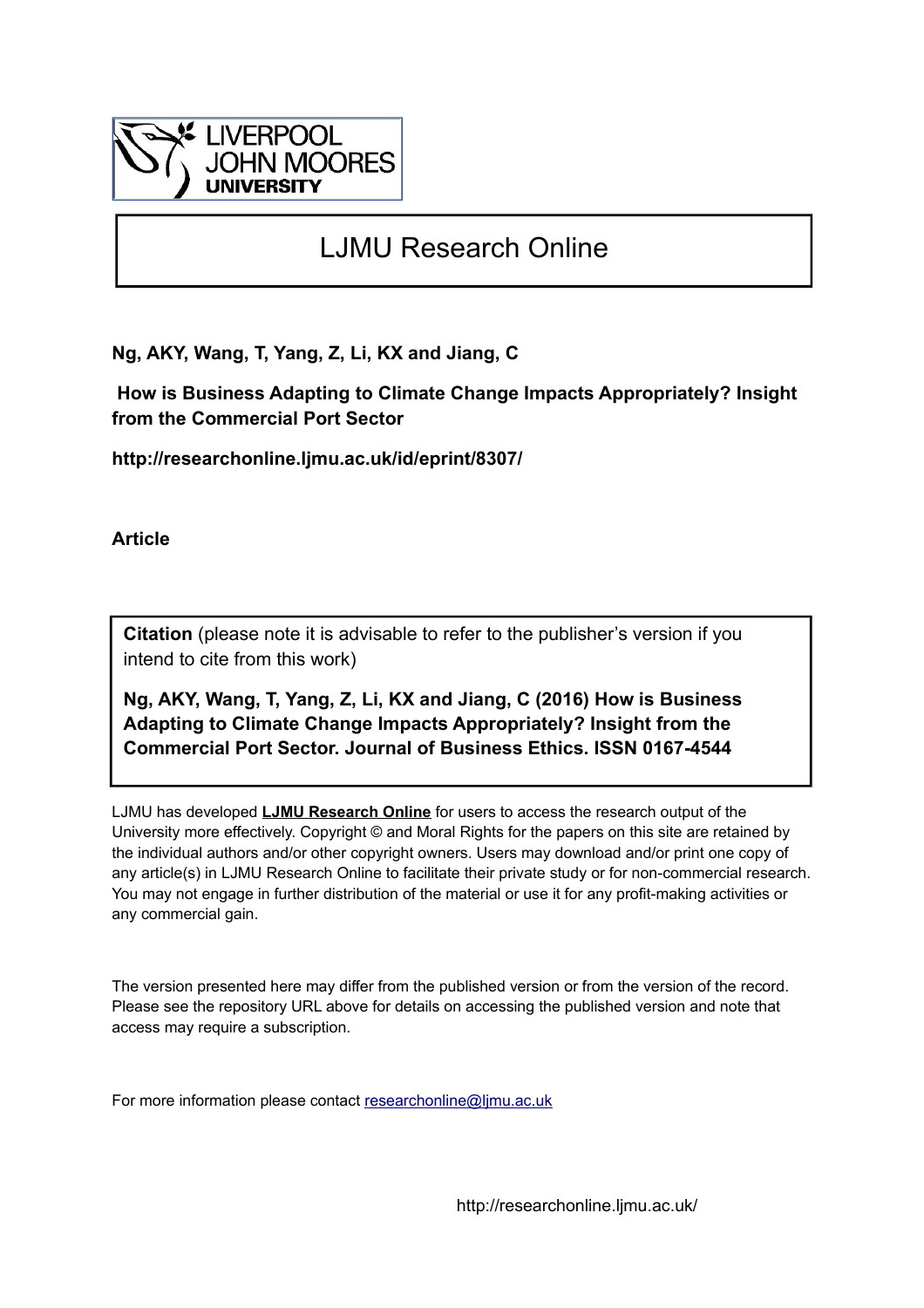# **How is Business Adapting to Climate Change Impacts Appropriately? Insight from the Commercial Port Sector**

## **1. Introduction**

Climate change is at the forefront of research due to its potential catastrophic impacts to human welfare. There is no doubt that effective adaptation to climate change impacts is a key research topic in business ethics that will pose substantial implications on the good lives of human beings both in the short and long-term future. In this case, the commercial port sector is a highly relevant sector that is worthy for us to pay specific attention. First, with the increasingly pivotal role of ports in logistics, supply chains, and international trade nowadays (Ng and Liu, 2014), the study of ports in adapting to climate change impacts will not only enhance ports' planning quality, but also boost the efficient operation of transportation, logistics, supply chains, and the well being of global and regional economies. Second, ports have very close relationship with cities and regions that persist until today (Hall and Jacobs, 2012). The numerous urban, economic, and social activities within ports and port areas (both directly and indirectly) imply that effective climate adaptation planning by ports would secure good human livelihoods in general, present and the future. There is a very urgent need to investigate whether ports' planning approach is appropriate that can lead to effective adaptation to climate change impacts.

Hitherto, adaptation to climate change impacts by ports is an under-researched topic (Ng et al., 2016a). As noted by the US National Research Council (NRC), there is insufficient research focusing on the decision-making aspect of climate adaptation planning in general (NRC, 2010). This, together with diversified interpretation on climate change impacts on ports between port authorities, private operators, and other port stakeholders on the risk and uncertainties of climate change, ensures that getting all stakeholders to agree on a unified approach on planning, such as how adaptation measures should be developed and implemented, is difficult and complex. Even for port planners and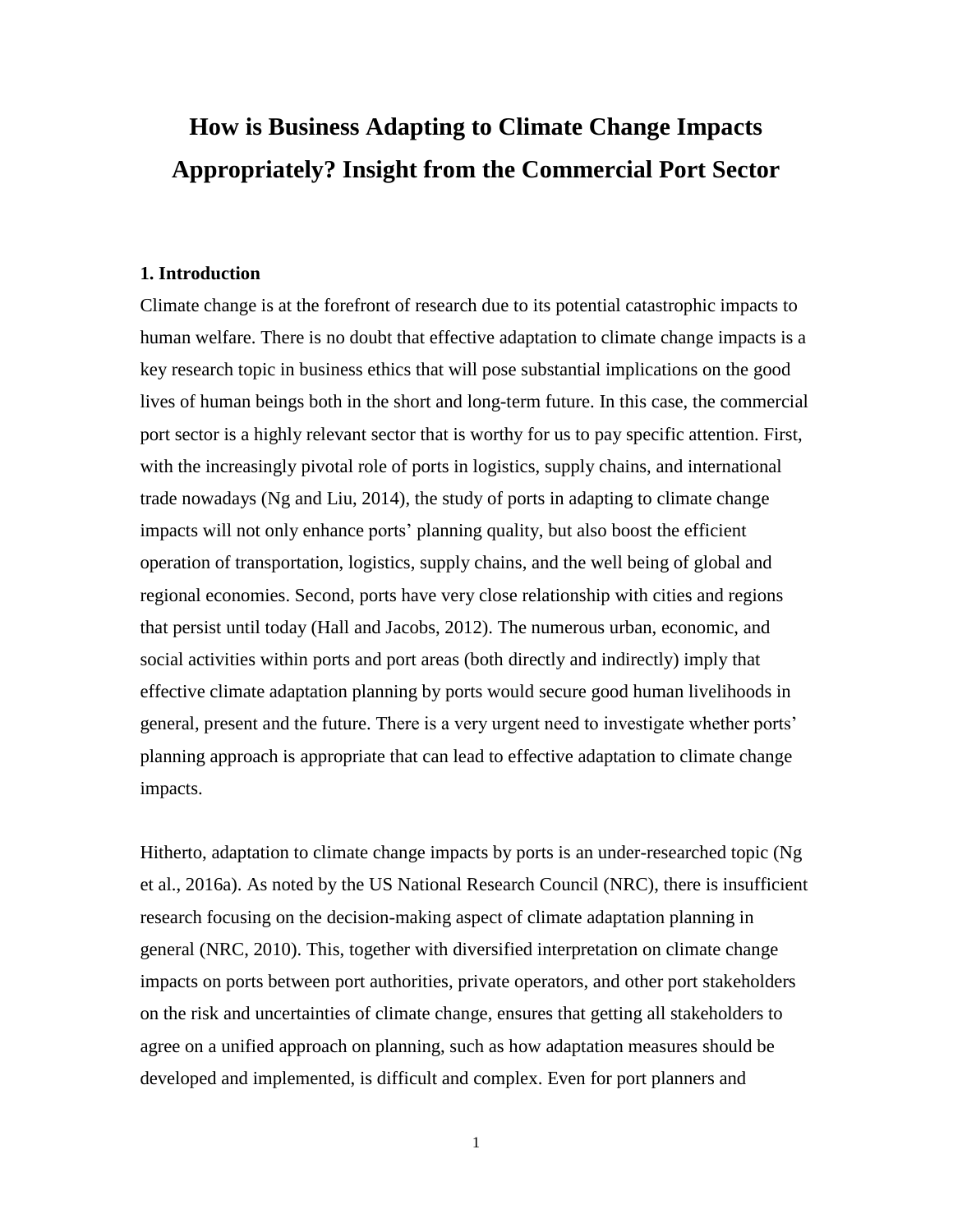operators who have taken countermeasures to climate change impacts on respective ports, they tend to focus on mitigation (e.g., reduce greenhouse gas (GHG)) rather than adaptation. With the strong wave of neoliberal reforms among global ports throughout the past decades, such as privatization of terminal management (Ng and Pallis, 2010), the barriers that prevent ports to plan for effective adaptation measures are rapidly piling up. As Knatz (2016) points out, why should a (private) port/terminal operator make investments on waterfront properties that would benefit the future holder of the concession? Even if they are willing to do so, given the nature of climate change impacts that usually involve a long timeframe (compared to port planning and the duration of most concession agreements), how can they evaluate the outcomes of adaptation efforts, and justify that 'money has been well spent'?

This ethical dilemma is caused by what economists called 'externalities', defined by Abelson (2002) as 'any positive or negative effect that market exchanges have on firms or individuals who do not participate directly in those exchanges'. Extensive literature has identified externalities as a major source for business ethics. As Cosans (2009) points out, 'any practice, which has a negative externality that requires another party to take significant loss without consent or compensation, can be seen as unethical'. A reverse of the logic can be used to support social entrepreneurship that generates positive externalities (Santos, 2012). Social responsibility, a major concern of business ethics, is closely related to the externalities created by company activities (see Jones, 1999; Haigh and Hazelton, 2004; Shum and Yam, 2011). The externalities of ports' climate adaptation planning are complex and multi-layered. In particular, three dimensions of externalities exist in the issue: time, space and management. Time is due to the nature of climate adaptation planning. As discussed earlier, a (private) terminal operator would constantly be plagued by the trade-off between short-term investment and long-term effect, especially when facing the possible change of ownership/exclusive operating rights in the future. Against this backdrop, myopic behavior, i.e., underinvestment in climate adaptation, would likely emerge. For space, it consists of two levels: vertical and horizontal. Vertically, under the current paradigm, in most cases, port/terminal operators have to take all the responsibilities for investment for climate adaptation, while other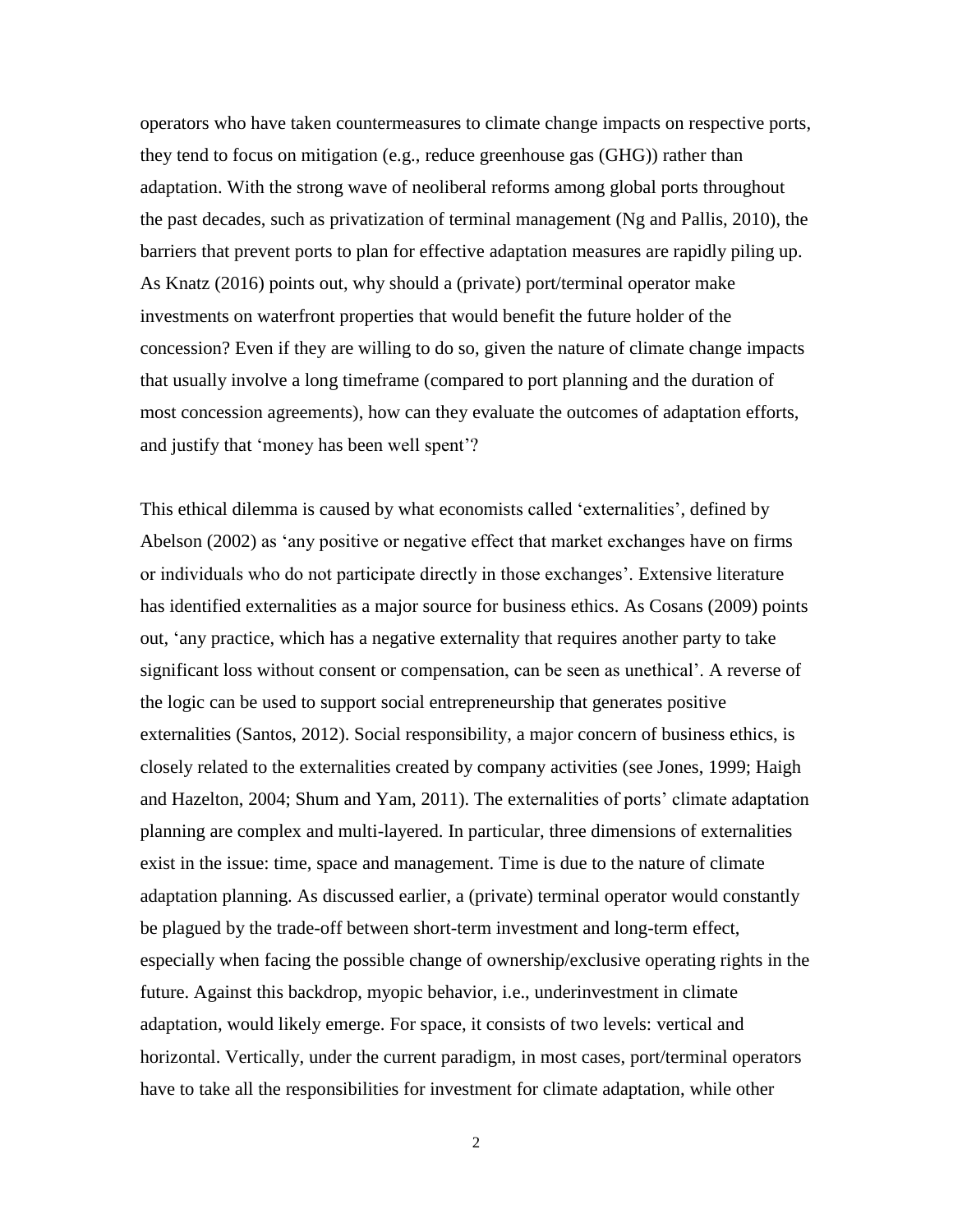stakeholders within and around the port (e.g., real estate developers, hinterland infrastructure owners) can benefit from the planning and investment. In other words, when they decide how and when to invest in climate adaptation planning, they take into account all the costs but only part of the benefits, thus inducing an investment lower than the socially optimal level. This is similar to the environmental concern in the general business literature (e.g., see Mathews, 1995; Asgary and Mitschow, 2002; Cambra-Fierro et al., 2008), and would potentially cause a similar dilemma. Horizontally, ports are not standalone fortresses, but nodes in a complex trade and logistics network (Ng and Liu, 2014). Therefore, the disruption of ports' operation due to climate change affects not only the immediate surrounding region, but also remote regions through the disruptions of other ports' operations - the so-called 'knock-on' effect (Jiang et al., 2015). With climate adaptation planning and investment in place, certain port/terminal operators have bear all the costs while others can 'free-ride', further distorting the incentive for investment.

For management, it is the classical 'principal-agent problem'. Terminal operations, like other business sectors, need to have people or entities (the 'agent', in this case port managers) to make decisions on behalf of the real owners (the 'principal', all the people in the country and all the shareholders for public and private ports/terminals, respectively). This dilemma exists because sometimes the agents are motivated to act in their own best interest rather than those of the principals. Bøhren (1998) illustrates that ethical issues would naturally arise under a principle-agent setting. It can be particularly severe in a port's climate adaptation planning, given its long-term nature and the substantial uncertainties involved. Consider the case where substantial money has been committed in a climate adaptation program. If no natural disaster ever happens during the port manager's tenure, he/she would likely be accused of wasting valuable resources in doing something meaningless; even if such a disaster does happen and the measures help to fend it off, still, his/her contribution may be discredited because the huge loss avoided thanks to the program never really comes in tangible forms. This creates the 'goalkeeper's dilemma' (Chiappori, 2002): the agent might know the best strategy, but in action they pick a sub-optimal strategy instead so as to shun the worst scenario for themselves.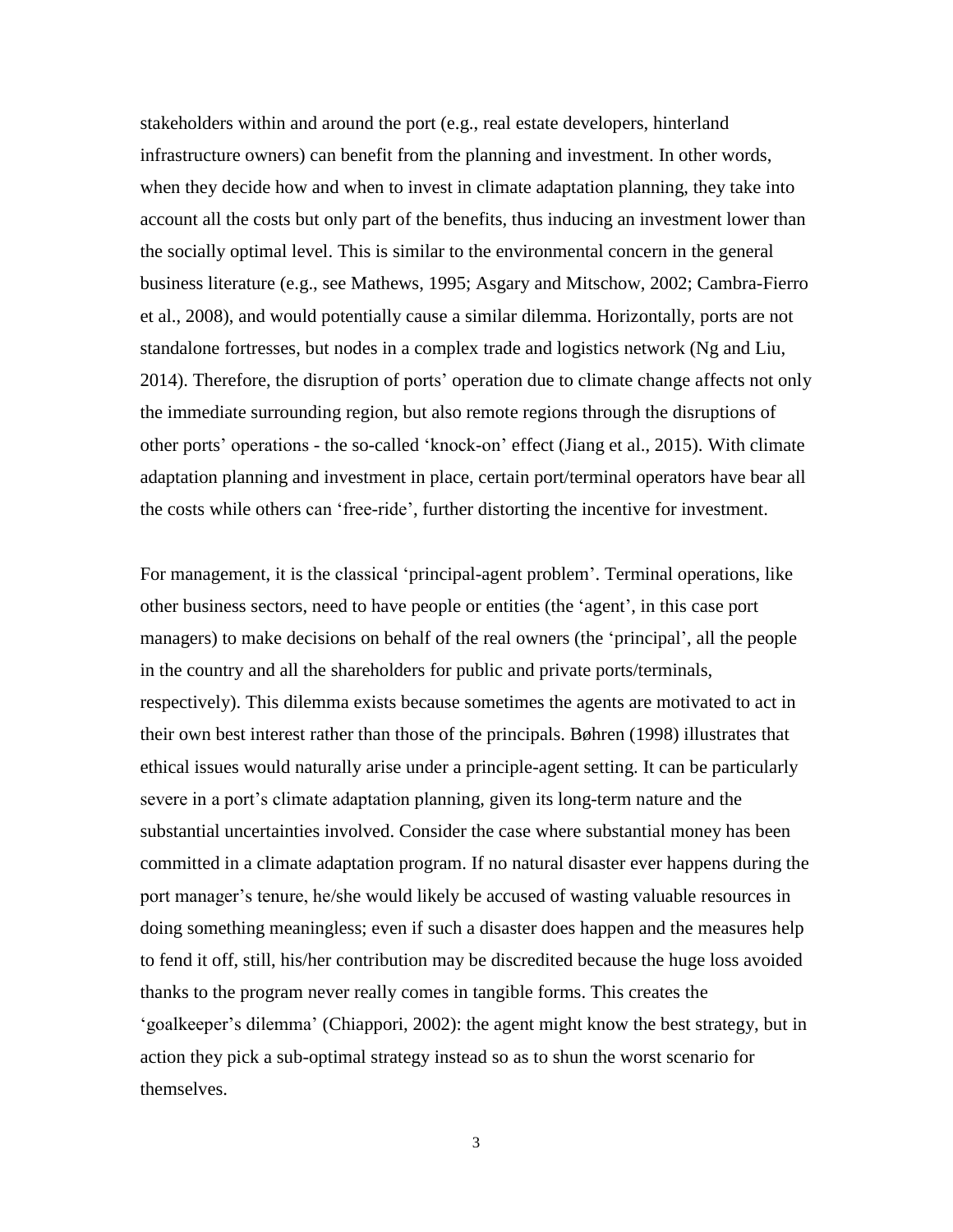The above dilemma highlights the importance of evaluating whether the current planning practice of ports, including its approach, process, and system, is appropriate in tackling climate change impacts effectively; and if not, how it should be reformed. Port planning nowadays is largely a business decision-making activity closely knitted to the principalagent problem; and so the attitude and behaviors of port planners and operators, notably how climate change impacts should be tackled under time and budgetary constraints, will significantly shape planning approach, process, and indeed, outcomes. Thus, in order to understand the whole issue, we must first conduct deep investigation on the current attitude and behaviors of port planners and operators (including policymakers and port/terminal operators, both public and private) on ports' climate adaptation planning.

Understanding such, through investigating the perception of key port planners and operators from 21 selected ports<sup>1</sup> (that include seaports and dry ports, see below) in Canada, the paper studies the attitude and behaviors of port planners and operators on ports' climate adaptation planning so as to tackle climate change impacts, notably its risks and uncertainties<sup>2</sup>, on ports. With ports located along the country's long coastline under different climatic zones, the impacts of climate change on different Canadian ports are highly diversified. Thus, we believe that the focus on Canadian ports can generate useful insight to global ports that are (will be) impacted differently by climate change. Against this background, this study addresses four major research questions:

- 1) How effectively do adaptation measures address climate change impacts? (Q1)
- 2) What are the similarities and differences of climate change impacts to different types of ports (i.e., seaports and dry ports)? (Q2)

 $\overline{a}$ 

<sup>&</sup>lt;sup>1</sup> This study focused on commercial ports handling cargoes (e.g., containers, liquid bulk). Ports that handled passengers (e.g., cruise), or non-commercial purposes (e.g., naval), were not included.  $<sup>2</sup>$  In this study, risk is understood as 'the likelihood over a specified time period of severe alterations in the</sup> normal functioning of a community or a society due to hazardous physical events interacting with vulnerable social conditions, leading to widespread human, material, economic, or environmental effects that require immediate emergency response to satisfy critical human needs and that may require external support for recovery'. Meanwhile, uncertainty is understood as 'the propensity or predisposition to be adversely affected, including the characteristics of a person or group that influences their capacity to anticipate, cope with, resist, and recover from the adverse effects of physical events'. For further details, see IPCC (2012).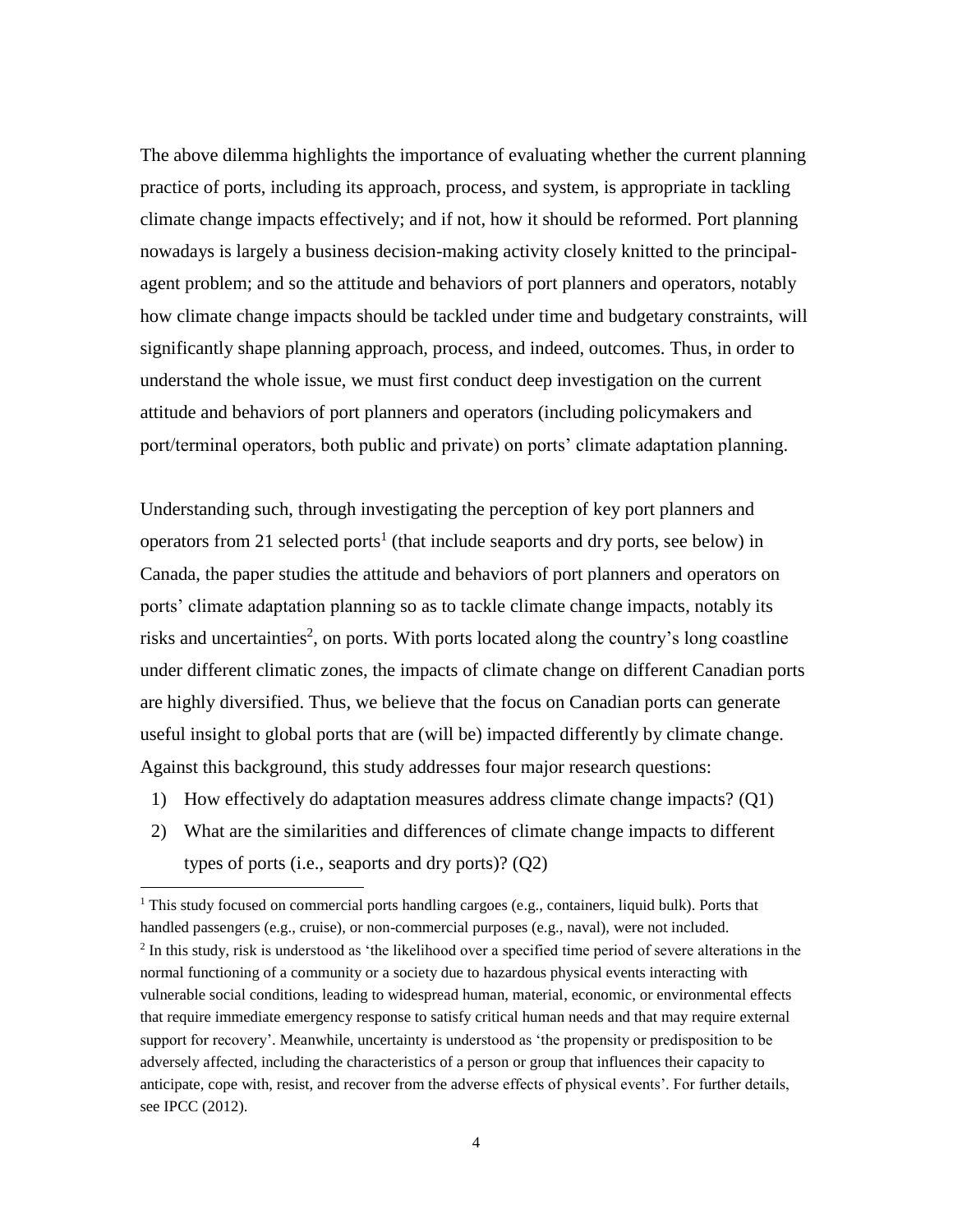- 3) What are the main impacts of climate change on ports? (Q3)
- 4) What are the major challenges in adapting to climate change for ports, especially under the established institutional systems in planning? (Q4)

Based on these questions, the study aims to fulfill four major objectives:

- 1) To investigate the effectiveness of adaptation measures, and the current situation and differences or similarities of ports in implementing adaptation strategies;
- 2) To assess the attitude and behaviors of port planners and operators on climate change risks and uncertainties, including their perception of climate change impacts on port operation, performance, and infrastructures;
- 3) To anticipate the potential influences if adaptation measures are conducted among ports in the foreseeable future; and
- 4) To understand the important aspects and factors in formulating plans for ports to adapt to climate change impacts.

Understanding the kaleidoscopic nature of climate change impacts on ports (Ng et al., 2016b), we target ports located in different areas around Canada with diversified impacts posed by climate change so as to averse subjective bias, and enables it to reflect the situation more accurately. Also, in this study, ports are divided into 'seaports' and 'dry ports' (also called 'inland terminals', see Roso, 2007). Often located along the most vulnerable areas, seaports are susceptible to the climate-associated impacts, notably sea level rise (SLR), high winds, and storm surges (Hanson and Nicholls, 2012; Asariotis and Benamara, 2012). On some areas, seaports are affected by different challenges, such as muskeg and permafrost (e.g., port of Churchill in northern Canada). Also, it is extremely important to include dry ports as a separate category. Seaports and dry ports share many similarities (e.g., the need for capital-intensive infrastructures and facilities in operations) (Ng and Liu, 2014), and complement each other (e.g., relieving port congestion, air pollution, accidents) (Rahimi et al., 2008; Roso, 2008; Wang and Wei, 2008). Similar to seaports, climate change plays significant roles in dry port operations, especially on facilities related to access and connections to/from the dry ports (Wang, 2015). However, the impacts of climate change on seaports and dry ports differ in many aspects. For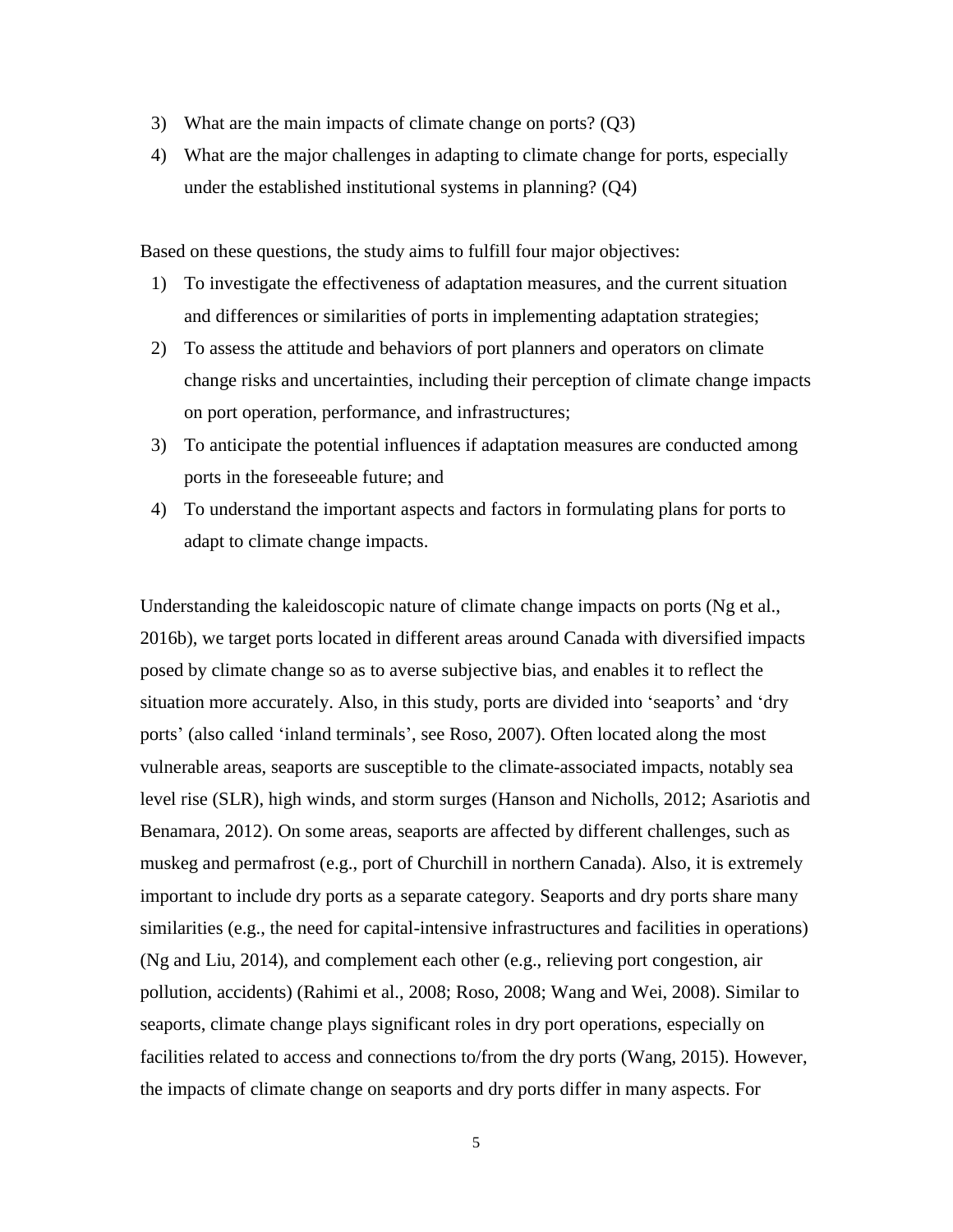instance, while SLR poses major challenges on many seaports, it is unlikely to impact dry ports due to their long distance away from shorelines. Thus, the perception of dry port planners on climate change impacts, and how to adapt to them, would differ significantly from their seaport counterparts. Interestingly, hitherto, there are very few studies that focus on the risks and uncertainties of climate change on dry ports. The inclusion of dry ports would make this study more comprehensive and complete.

The rest of the paper is structured as follows. The literature review can be found in section 2, while section 3 explains the process of data collection. The analytical results are presented in section 5, while the discussions and conclusion can be found in sections 6 and 7, respectively. For the rest of the paper, unless otherwise stated, 'port' is understood as a generic term that includes both seaports and dry ports.

#### **2. Literature review**

There is a scarcity of research focusing on climate change impacts on the economy and environment of ports, whose impacts are numerous and would persist for months or even years. A major issue was the study focus: previous research tended to prioritize on mitigation. This was not surprising with the existence of many more anticipated regulations or global attention (Becker et al., 2012), and there was substantially more research on measuring and controlling GHG (e.g., Patterson et al., 2008) and decarbonization (Geels, 2012; Schwanen et al., 2012; Watson, 2012). Overlooking adaptation was a significant gap, as proactive adaptation to minimize vulnerabilities could be far more cost-effective than mitigation or reactive strategies (Pielke, 2007; Stern and Britain 2006). Also, as mitigation could not address all the deleterious risk, it might already be too late to avoid all deleterious climate change impacts (Applegate, 2010). Even among research focusing on adaptation, most tend to limit to physical engineering (e.g., technical details on the construction of dykes and levees) (Ng et al., 2016b).

The ignorance of climate change adaptation clearly affects the direction of port management. In the past decade, several research studies on climate change impacts on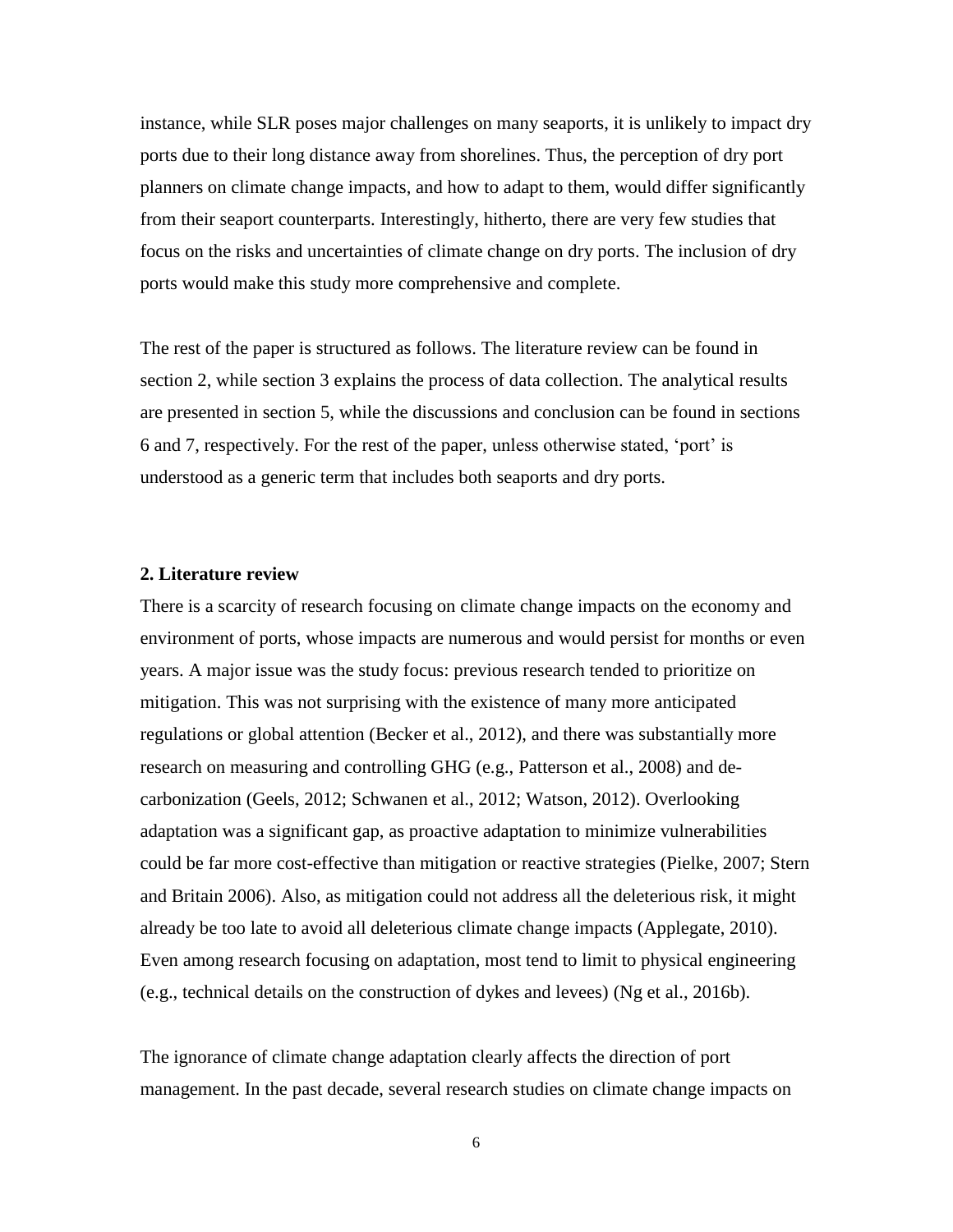ports had been conducted (Becker et al., 2011). In 2005 and 2006, the Texas A&M University conducted a survey entitled *Port Planning and Views on Climate Change* on 27 US seaports focusing on the question: 'is planning for climate change on the radar screen of the USA seaport industry?' (Becker et al., 2011). They found that while many managers realize the potential perils of climate change on port operations, most of them hardly take any adequate measures, or even initial steps, to address this problem. In California, two similar studies suggest that the expected risks of climate change and SLR on maritime facilities are generally ignored, even though SLR was anticipated to reach 1.4 meters by 2100 (CSLC, 2009). Another one was conducted by Becker et al. (2011) using a survey to deal with knowledge, perceptions, and planning effects among seaport managers around the world. They summarized several questions on climate change impacts, and port adaptation strategies and planning. They found that nearly 50% of the respondents believe that climate change would pose negative impacts on their operations in the coming decade, but 66% feel that they are inadequately informed on the extent of such impacts. A similar study on Australian ports by Ng et al. (2013) has led to a similar conclusion.

Such a scarcity in research has created considerable handicaps that prevent ports from tackling the problem effectively. Some ports have already recognized this problem, and attempt to propose some adaptation strategies. For instance, the port of San Diego's *Climate Mitigation and Adaptation Plan* (CMAP) was an attempt to develop a solid framework to deal with climate change impacts that considered the likelihood and consequence of impacts, and prioritized them by risk levels. However, ports are located within specific geographical settings, and so planning (including climate adaptation planning) is largely left to local planners, and is often done within a much shorter timeframe  $(\leq 20 \text{ years})$  than would be relevant to planning in the context of climate change. Port planning is highly institutionalized and 'path dependent', heavily constrained by local, well-established rules, procedures, and practices. Some scholars have warned that deficiencies within the institutional systems can slow down or prevent effective climate adaptation (e.g., Benson, 2010; Keohane and Victor, 2010; Wheeler et al., 2009). When undertaking unprecedented climate adaptation planning, ports often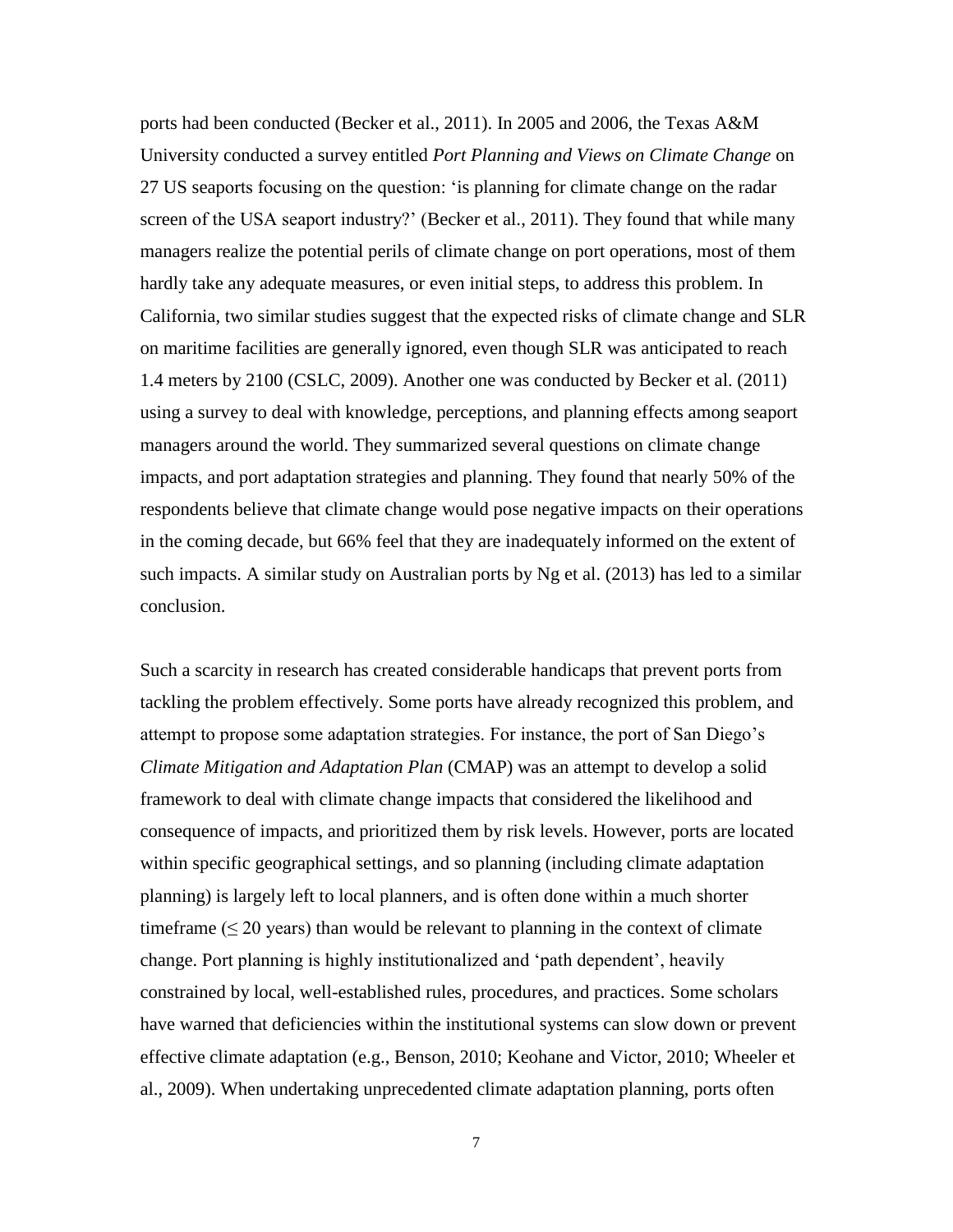choose to 'go it alone' based on established approach. For example, the suggested adaptation measures may be based on the 'benchmark setting' (e.g., reduce GHG) approach of climate mitigation, while overlooking that similar benchmarks are far more difficult to establish for adaptation. The established approach could be inappropriate for adapting to climate change impacts also because while local policymakers and stakeholders undertake most port planning decisions, adapting to climate change impacts is far from just being 'local'. Nowadays, port is a complex community of business and activities (Martin and Thomas, 2001) that involves transport, logistics, supply chain, and other sectors, and climate change impacts bear out differently to different port stakeholders (e.g., shipping network, access to ports, such as rail and trucks). Thus, together time and budgetary constraints, inter-port competition (Ng and Liu, 2014), and the lack of precedents push port planners and operators to undertake strategies based on short-term political and economic priorities, rather than meaningful long-term planning. Of course, the port sector is far from being the exception. In the Australian wine industry, for instance, Galbreath (2011) found that while many senior managers understand and pay attention to climate change impacts, still, the predominant interest is to assure maximum returns for shareholders and financial performance. The likely outcome is that many efforts spent in climate adaptation planning would be difficult, if not impossible, to implement. In fact, several failed cases can already be identified. For example, as described by Messner et al. (2016), after years of preparation, the port of San Diego suspended the adaptation components of the CMAP only less than a year after its introduction in 2013, in part thanks to the difficulty in mobilizing other port stakeholders to cooperate and comply with the suggested adaptation measures.

Yet these failed cases should hardly raise any eyebrows. The (still) rather implicit nature of climate change impacts and the uncertain effectiveness of adaptation measures imply that the critical juncture that catalyzes changes does not exist, or rather 'fuzzy'. Together with ports' 'go it alone' approach that is mainly path-dependent and embedded within certain institutional systems, the leeway for compromises between port authorities, private operators, and other port stakeholders in adjusting the *status quo* for (potentially) better adaptation frameworks becomes very narrow if not unavailable. Also, as Gutmann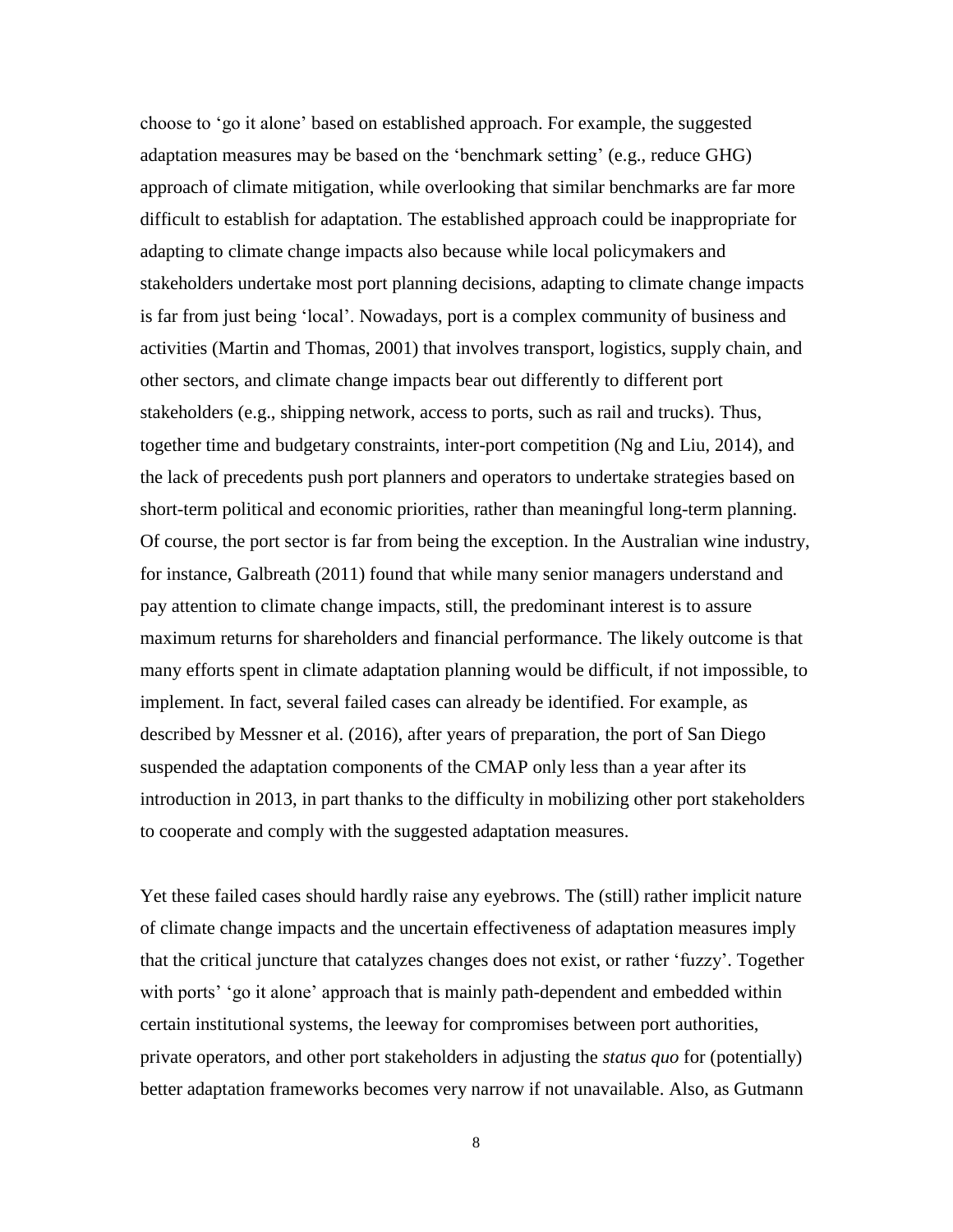and Thompson (2012) point out, the cost of compromising (e.g., impacts of adaptation measures, the sacrifice made to implement adaptation measures) is not necessarily equally shared among stakeholders, while the lack of the stated critical juncture has made the option of maintaining the *status quo* more defensible. When the *status quo* remains intact, the consequence is that, despite recognizing the peril (i.e., climate change impacts on ports), port planners and operators would either choose to: 1) ignore the problem; or 2) carry out incremental measures that would, as described by Moser and Boykoff (2013), 'mainstream' climate adaptation into conventional planning system, practice, and process. This leads to the proposition that a paradigm shift in climate adaptation planning, in terms of both the planning approach and process, is required. If this is true, it simultaneously implies the need to adjust the established institutional systems in ports. Given the scarcity of research in ports' climate adaptation planning, let alone the relevance of port's institutional system in climate adaptation planning, further research is required to verify its relevance. But beforehand, we must first understand the attitude and behaviors of port planners and operators on climate adaptation planning under time and budgetary constraints. Specifically, it should focus on the factors that shape attitude and behaviors, and propose appropriate solutions that can overcome any potential barriers to effective climate adaptation planning.

## **3. Data collection**

Data collection for this study involved a major survey targeting appropriate personnel investigating their current attitude towards ports' climate adaptation planning. As mentioned in section 1, 'ports' are divided into seaports and dry ports. The population of ports is 'those that were engaged in facilitating the transport of cargoes' (Becker et al. 2011, pp.11). The *World Port Source* (World Port Source, n.d.) was used to select the study samples. Considering the uniqueness and complexity of climate change impacts on different types of ports (i.e., the differences in ports' characteristics, geographic distribution of seaports and dry ports, and types and levels of risks or uncertainties posed by climate change on ports), non-probability sampling was utilized. The selection was based on three main criteria, namely: 1) large and medium sized ports (i.e., the most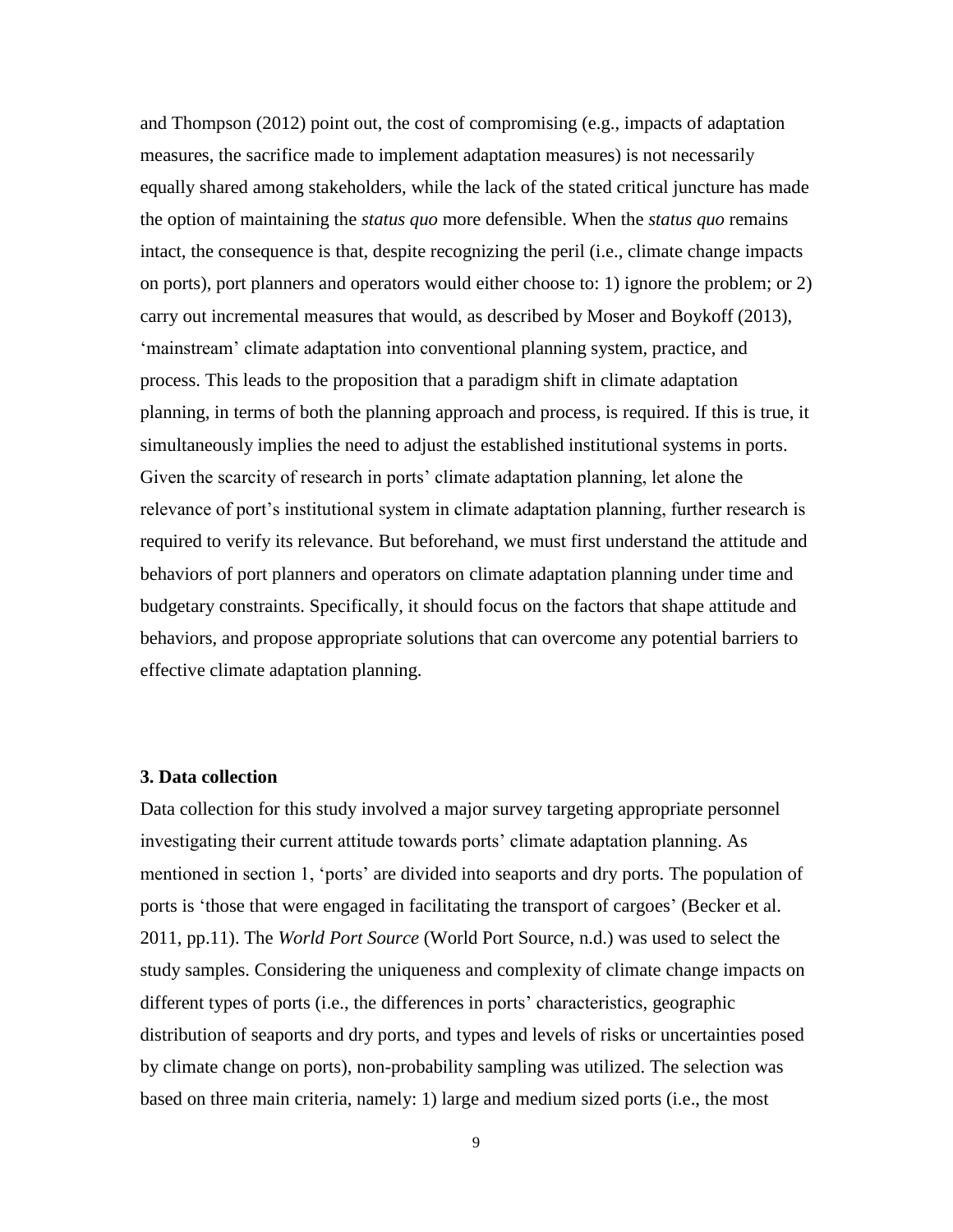heavily used ports in the list of *World Port Source*); 2) a geographical balance throughout Canada; and 3) members of the two major port associations in Canada (Association of Canada ports Authorities (ACPA) and Green Marine in Canada. These organizations were the foremost port organizations within Canada, and their networks and advice ensured that only the sources that were the most knowledgeable and authoritative to the research topic in question would be involved in this study.

A sample of 30 ports in Canada was identified (some illustrative examples included port of Montreal, CentrePort Canada, port of Sydney (NS), Windsor Port Authority, port of Churchill, CentrePort Canada, Iqaluit Harbor, Tuktogaktak Harbor, and Nanisvik Harbor)<sup>3</sup>. After then, the snowball sampling technique was applied to identify the appropriate port planners and operators within these ports (e.g., Vice-Presidents of port authorities, Operations Directors of terminal operators, Senior Planners, etc.). Recognizing the potential small sample size due to the very nature of this study beforehand<sup>4</sup>, we especially paid much attention to the identification process so that only the most appropriate people were invited. In general, all the survey respondents shared similar characteristics: 1) they were the key decision-makers, and thus would play key roles in deciding the development direction of respective ports; 2) they were involved in the operations, and/or financial strategies and planning of respective ports (focusing on the environmental aspect); and 3) they had been on their current positions for at least five years, thus ensuring that they clearly understood how their respective organizations functioned. Finally, 50 relevant personnel from the selected ports were identified, contacted, and invited to complete the survey. Our choices were further verified through informal discussions with relevant scholars and senior practitioners within the port sector (e.g., senior officials from port authorities and terminal operators). To avoid overrepresentation from particular port(s), we contacted no more than two people from each port.

 $\overline{a}$ 

 $3$  Not all the identities of the selected ports are illustrated here, as some respondents have reflected their concern, where they regarded the information that they have provided as sensitive and confidential.

<sup>4</sup> In most ports, only 1-4 people would be directly responsible for the environmental aspects of planning and strategic development. Among them, only 1-2 would hold senior managerial positions that would participate in the key decision-making process of ports.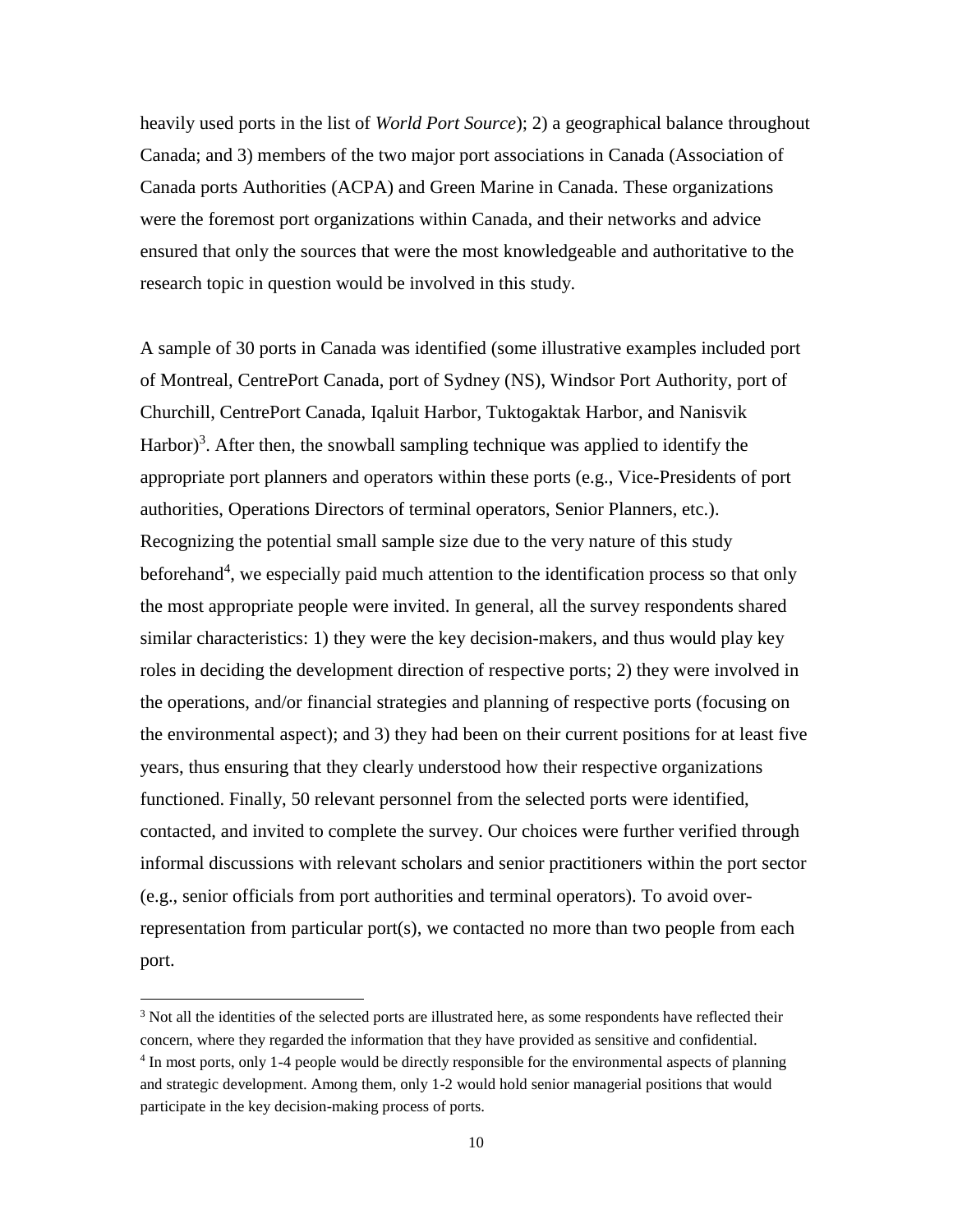The identified personnel were invited to complete an online questionnaire<sup>5</sup> dedicated for this study (Appendix A). The questions were divided into two types: closed-ended questions, which utilized Likert-scale multiple choices to quantify responses; open-ended questions, which provided more freedom to respondents to provide comments on various issues related to the study. The survey data was conducted between the summer of 2014 and early 2015, with 26 completed, valid responses (out of 32 replies) from 21 ports available for further processing and analysis.

To further enhance our understanding on the analyzed results, notably the factors that shaped the attitude and behaviors of respondents, we conducted 12 semi-structured, indepth interviews with relevant scholars, policymakers, industrial practitioners, and other stakeholders (e.g., chairmen of professional associations and environmental groups) relevant to this topic. Among this group, several of them actually participated in the survey (thus able to explain their choices in more details), while the rest gave us a 'third eye' insight on the issue in question.

# **4. Quantitative analysis and hypotheses testing**

### *4.1. Hypotheses*

 $\overline{a}$ 

Based on the research objectives, we propose three hypotheses to address the first two research questions (Q1 and Q2), as follows:

- 1) Adaptation strategies minimize the existing impacts of climate change on ports: there are fewer impacts of climate change on a port if an adaptation measure has been implemented than the impacts on a port if adaptation measures have not been implemented in the past decade. (H1)
- 2) Adaptation measures and the existing impacts of the climate change on ports are positively relevant: there were more adaptation measures that have been

<sup>&</sup>lt;sup>5</sup> In several cases, due to the preference of respondents, e-mails or phone calls were used instead.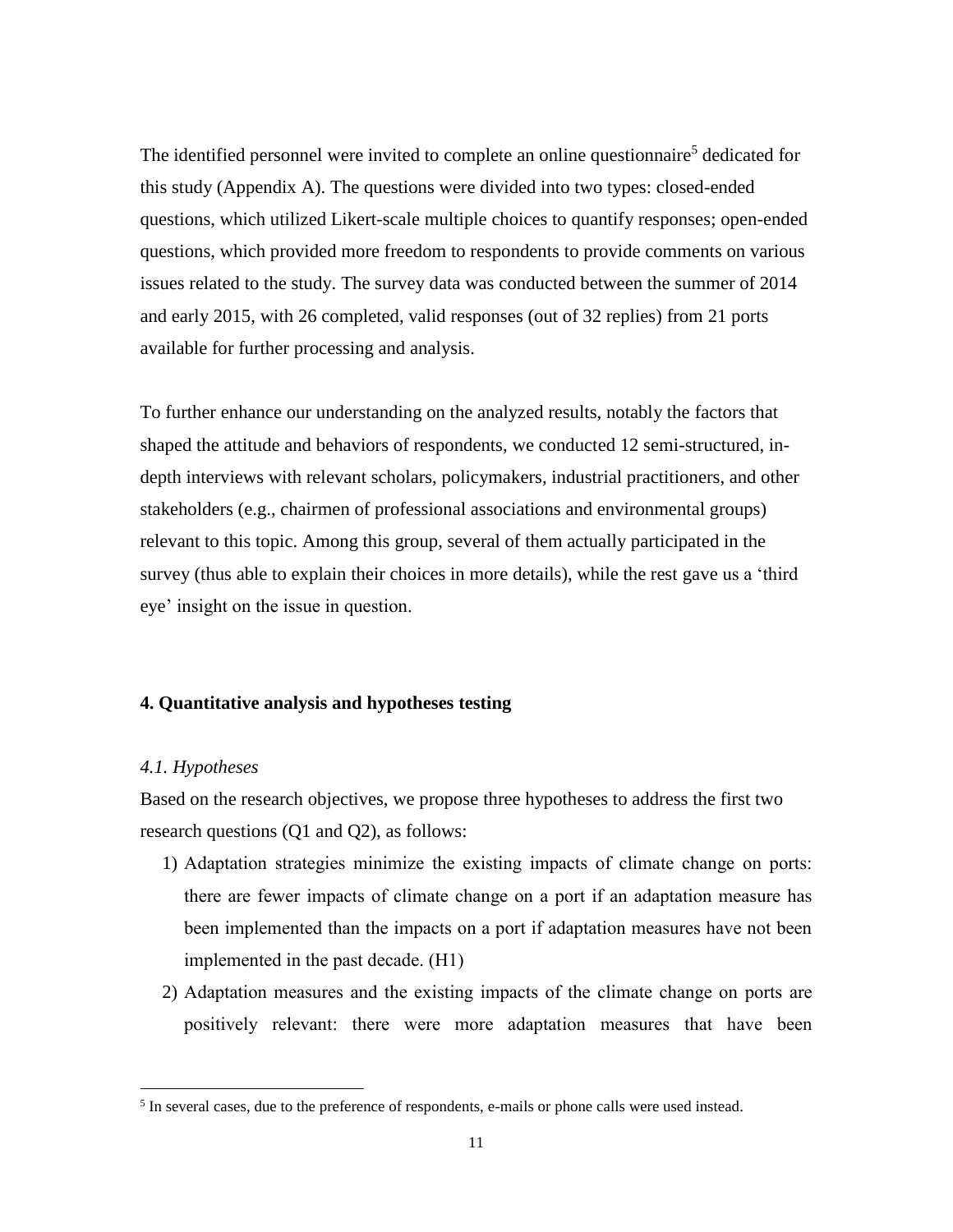implemented if there have been more risks and uncertainties on ports posed by climate change in the past decade. (H2)

3) There are different impacts of climate change on seaports and dry ports: there are fewer impacts of climate change on a dry port than those on a seaport in the past decade. (H3)

SPSS was used to run the statistical tests. *T*-test, regression and correlation analysis were undertaken to investigate the effects of adaptation strategies for minimizing the climate change impacts on ports and the relations between adaptations and risks and uncertainties (hypothesis 1-2). Also, *t*-test was applied to examine the statistical significance of risks and uncertainties posed by climate change on seaports and dry ports (hypothesis 3). The detailed test results can be found in Appendix B.

# *4.2. Hypotheses testing*

We code all the 'grades' from 1 to 5 in each category, and the corresponding 'linguistic terms' and 'description' in measuring 'frequency', 'severity of consequence', 'timeframe', 'likelihood of consequence' and 'financial cost of adaptation measures' can be found in Tables 1, 2, 3, 4, and 5.

## [INSERT TABLE 1 ABOUT HERE]

# [INSERT TABLE 2 ABOUT HERE]

[INSERT TABLE 3 ABOUT HERE]

## [INSERT TABLE 4 ABOUT HERE]

## [INSERT TABLE 5 ABOUT HERE]

*T*-test is used to handle the data in H1. Here, the dependent variables are the impacts of climate change: (1) SLR and storm, measured by frequency and severity of consequences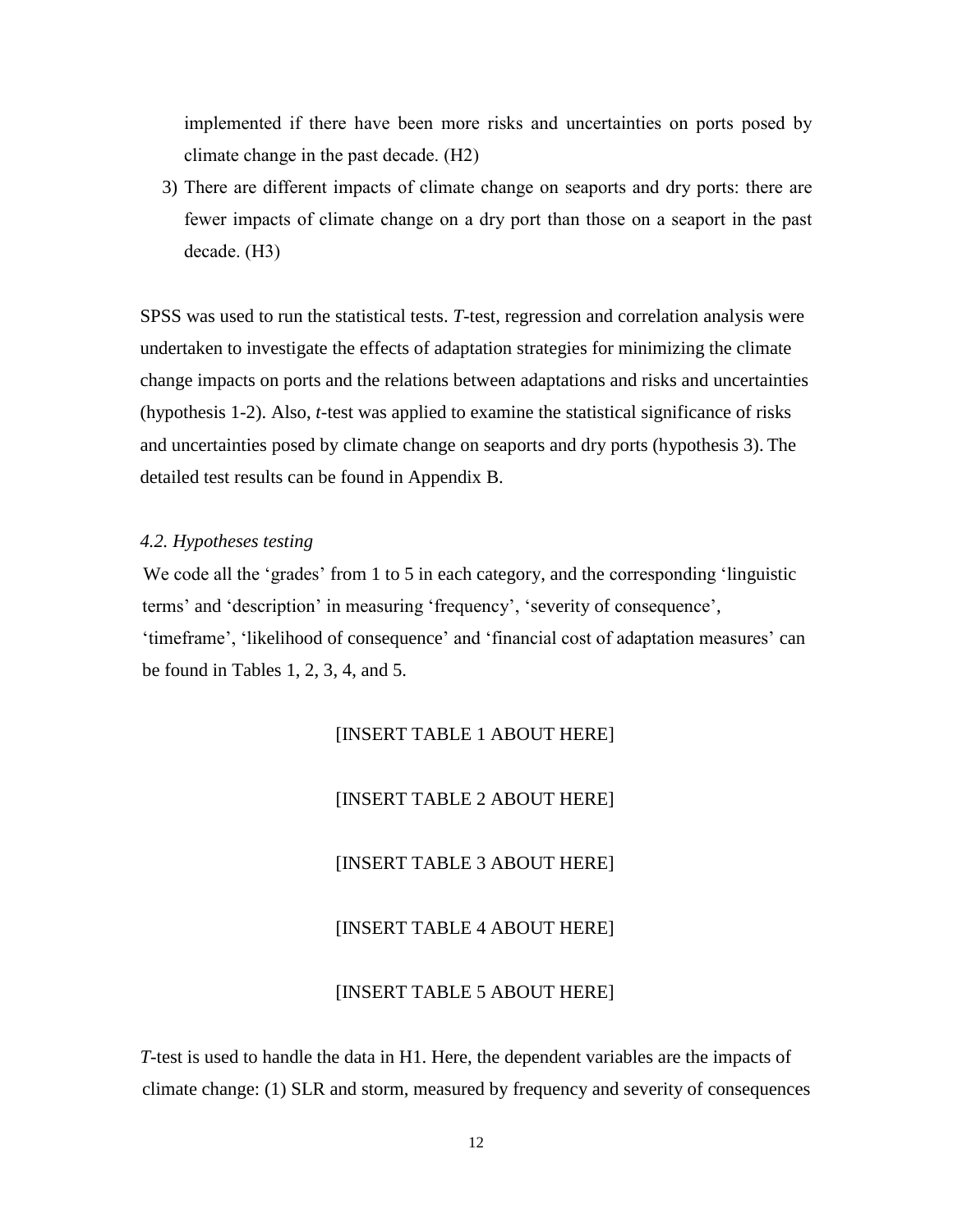in the Q4 and Q5 (SLR impacts/increased intensity and/or frequency of high winds and/or storms in the past five years*;* (2) risks and uncertainties, measured by the number of climate change events in the Q6 and Q7 *(What types of risks/ and uncertainties do you think posed by climate change at your port/terminal in the past ten years?): 1 to 9: 1 to 9 types of risks/and uncertainties.* The independent variable was the adaptation measure , whose data could be recognized in Q14 *(What protective measures do your port currently have in coping with climate change?)*: *0 represents that no adaptation measures have been implemented in the past decade, and 1 represents that adaptation measures have been implemented in the past decade*. We code all the data by categories (e.g., *SLR frequency a*). The results in Appendix B Table 1 indicate that there is no significant difference between the data with and of without measures, and the impacts of SLR and storms are 'seldom' and 'minor' in terms of frequency and severity of consequences. Only in *SLR severity e (Deposition and sedimentation occurred along your port/terminal were flooded or damaged because of sea level rise*), the SLR severity without adaptation measures is 'minor'  $(M=4.33)$  but with adaptation measures is 'negligible' (M=5.10>5); in *storms frequency c (Your port/terminal operation was shut down due to higher winds and/or storms),* the storms frequency without measures is 'sometimes' (M=3.38>3), but with measures is 'seldom' (M=4.12>4). Appendix B Table 2 shows that each *p* value is greater than 0.05 which suggests there is no statistically significant difference of SLR and storms impacts with and without measures.

 After having the data averaged in each category, we obtain the averaged mean and the sig (2-tailed) of frequency and severity of SLR and storms. The results show that the average impacts of SLR and storms are 'seldom' and 'minor' in terms of frequency and severity of consequences. Meanwhile, there is no significant difference between the data of with and of without measures. Only in *storms average frequency*, the storms frequency without measures was 'sometimes' (M=3.9375>3), but with measures is 'seldom' (M=4.4722>4). Meanwhile, each *p* value is greater than 0.05, which represents that there is no statistically significant difference of SLR and storms impacts with and without measures. Thus, there is no statistically significant difference of climate change impacts on ports in terms of SLR and storms with and without measures by testing no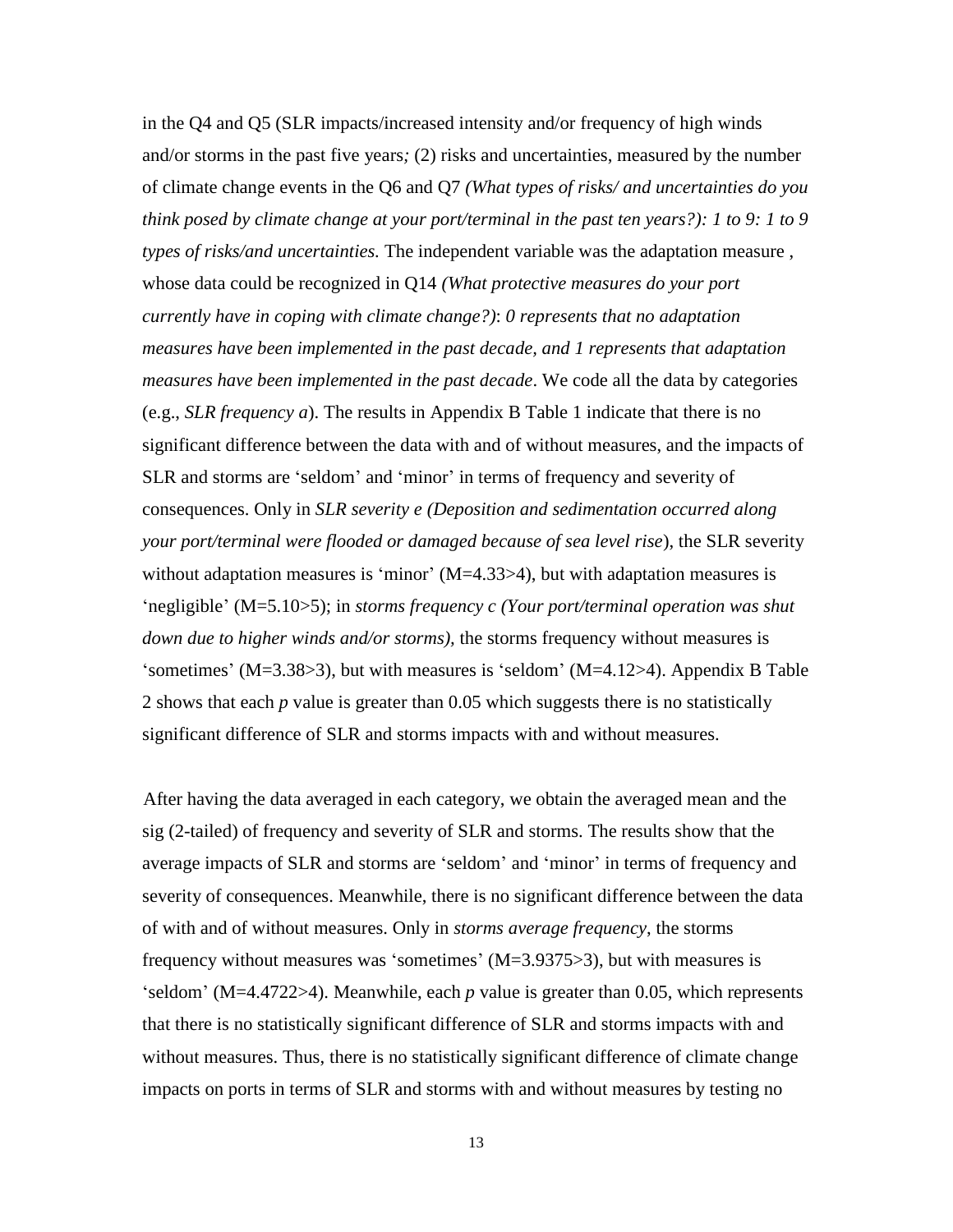matter every item or average values under the categories of frequency and severity of consequences. The adaptation measures do not pose obvious effects in addressing the impacts posed by SLR and storms; the impacts of SLR and storms are 'seldom' and 'minor' in 'frequency' and 'severity of consequences'.

In addition to the primary impacts from SLR and storms, the general risks and uncertainties of climate change on ports are analyzed. As illustrated in Appendix B Tables 3 and 4, the mean values of the involved items are: M risks- without measures  $=1.25$ , M risks- with measures  $= 2.94$ , M uncertainties- without measures  $=$   $2.00$ , M uncertainties- without measures  $=$   $3.44$ . The sig (2-tailed) values are: F risks  $(1, 26) = 1.349$ , P risks  $= 0.010 < 0.05$ , F uncertainties  $(1, 26)$  $=0.225$ , P uncertainties  $=0.052>0.05$ ). This means that there is significant difference of risks with and without adaptation measures, but there is no significant difference of uncertainties with and without adaptation measures. Meanwhile, the bootstrap result shows that there is significant difference between risks with and without adaptation measures (0.005), but there is no significant difference between uncertainties with and without adaptation measures. In other words, the ports that have undertaken adaptation measures in the past decade have fewer risks, but do not necessarily have fewer uncertainties. Hence, H1 is partially confirmed.

Regression analysis was utilized in testing H2 through examining the relationship between the number of measures have been taken and risks occurred, and the uncertainties occurred in the past decade respectively. First, the ten items in Q6 as 6a, 6b…6j and the 10 items in Q7 as 7a, 7b…7j are coded in order. The number in each questions represent the number of measures that had been undertaken in the past decade. Similarly, for H2, the dependent variable is the number of adaptations measures implemented in the past decade measured by the number of items choose in Q14: *1 to 12 adaptation measures*. While the independent variables are the numbers of risks and uncertainties on ports posed by climate change in the past decade measured by the number of climate change events in the Q6 and Q7 respectively.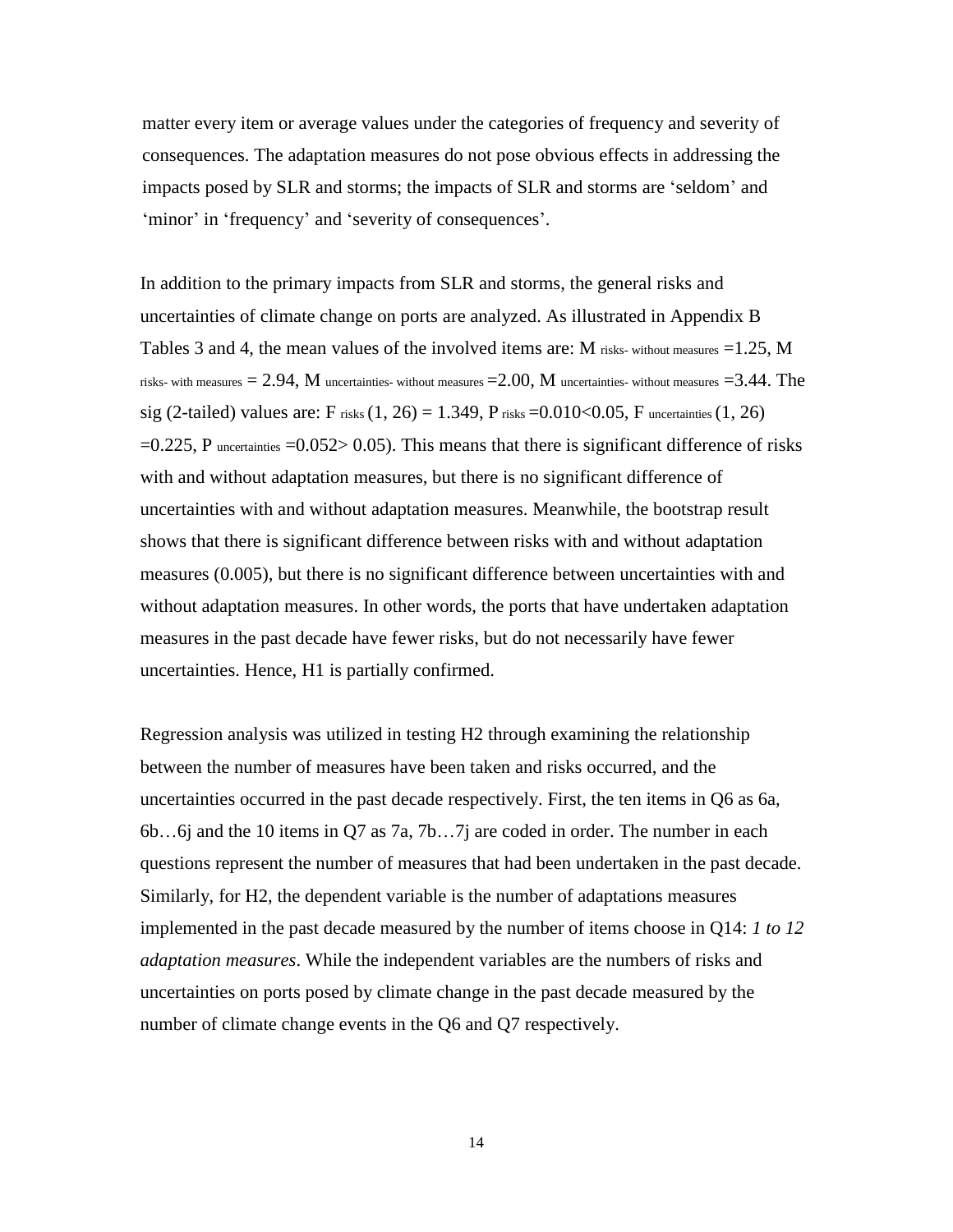Based on the results, we conclude that the number of measures taken is positively related to the number of risks and negatively related the number of uncertainties and in the past decade. However, the bootstrap data shows that P risks-with measure  $=0.000<0.05$ , R<sup>^</sup> risks-with measure  $=$  0.526, B risks-with measure  $=$  0.832, and P uncertainties-with measure  $=$  0.004 < 0.05, R<sup>^</sup> uncertaintieswith measure  $=0.293$ , B uncertainties-with measure  $=0.564$ . To summarize, the number of adaptation measures implemented is positively relevant to the number of risks, but not significantly relevant to the number of uncertainties pose by climate change in the past decade. Hence, H2 is partially confirmed.

After then, we figure out the implementation of protective measures of seaports and dry ports. The results show that the number of adaptation measures is positively related to the number of risks occurred, but not significantly related to the number of uncertainties occurred on the seaports in the past decade; the number of measures is positively related to the number of risks and negatively related the number of uncertainties on the dry ports in the past decade (Tables 5 and 6 in Appendix B). Bootstrap results show a different result: for seaports, the number of measures is positively related to the number of risks and uncertainties on dry ports in the past decade; for dry ports, the number of adaptation measures is positively related to the number of risks occurred but not significantly related to the number of uncertainties occurred in the past decade. Combining the results of regression analysis and bootstrap for seaports and dry ports, we conclude that there is a positive relationship between the number of measures and the number of risks for both seaports and dry ports in Canada. However, the relationship between the number of measures and the number of uncertainties is not significant. More adaptation measures would have been undertaken if there is more risk occurred in the past decade, no matter seaports or dry ports. This implies that port planners and operators put more focus on the risk, rather than uncertainties, posed by climate change with the implementation of more adaptation measures. This further confirms H2.

After then, *T*-test is conducted to investigate different impacts of climate change on Canadian ports (H3). Here the independent variable is the type of ports (seaports or dry ports), which are recognized in Q3 (*What's the name of your port?): 0 represents*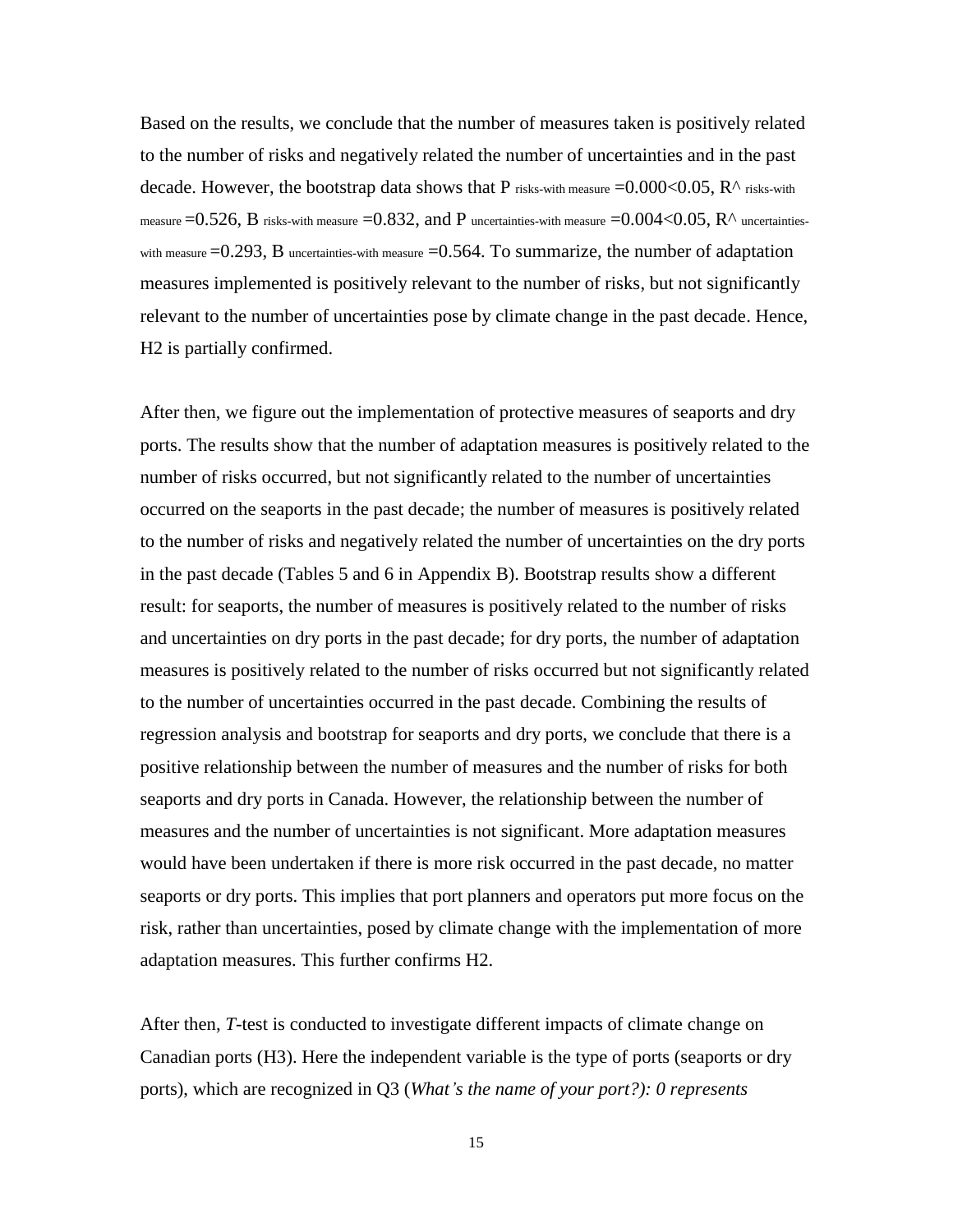*seaports, and 1 represents dry ports*. Meanwhile, two pairs of dependent variables involved: 1) SLR and storms, measured by frequency and severity of consequences in the Q4 and Q5*; 2)* the risks and uncertainties, measured by the number of climate change events in the Q6 and Q7. First, the different impacts of SLR and storms on seaports and dry ports are analyzed. By utilizing *t*-test, the mean values and the sig (2-tailed) value of every item are obtained (Tables 7 and 8 in Appendix B). For each item in SLR and storms, in overall, the frequency of SLR and storms is 'seldom', and the severity of consequences is 'minor'  $(3< M < 5)$ . Even though there were several differences in terms of the mean value (e.g., in *SLR frequency d (Deposition and sedimentation occurred along your port/terminal's channels),* and *storms frequency c (Your port/terminal operation was shut down due to higher winds and/or storms),* and *storms severity d (Overland access to your port/terminal was limited due to higher winds and/or storms).*  These indicate that each *p* value is greater than 0.05, and so there is no statistically significant difference of every item in SLR and storms impacts on seaports and dry ports.

Summarizing the results of mean and *p* values, there is statistically significant difference between seaports and dry ports in terms of SLR average severity: it is much more severe on seaports (*Seaport in SLR severity (a, b, c, d and e)* (M=4.60, 4.90, 4.33, 4.46, 4.64>4). The impact on dry ports ranges from "minor" to "negligible" (M=5.40, 5.33, 5.20, 5.00, 5.20>=5)). Moreover, the bootstrap results are consistent with the following conclusion: there is neither statistically significant difference on seaports and dry ports by examining the every item in SLR or in storms except in storm frequency *c ('Your port/terminal operation was shut down due to higher winds and/or storms')*. However, the result of average impacts of SLR and storms demonstrate that there is statistically significant different between seaports and dry ports ( $P_{str\_ave\_sev=0.050}$ ,  $P_{st_0\_ave\_fre=0.003}$ ,  $P_{st_0\_ave\_sev}$  $=0.013 \le 0.05$ ). Besides SLR and storms, the difference of general risks and uncertainties is examined between seaports and dry ports. Likewise, we conclude that there is neither statistically significant difference between types and risks nor between types and uncertainties. Meanwhile, they confirm the non-significance between types and risks and uncertainties. In other words, the impacts of climate change pose little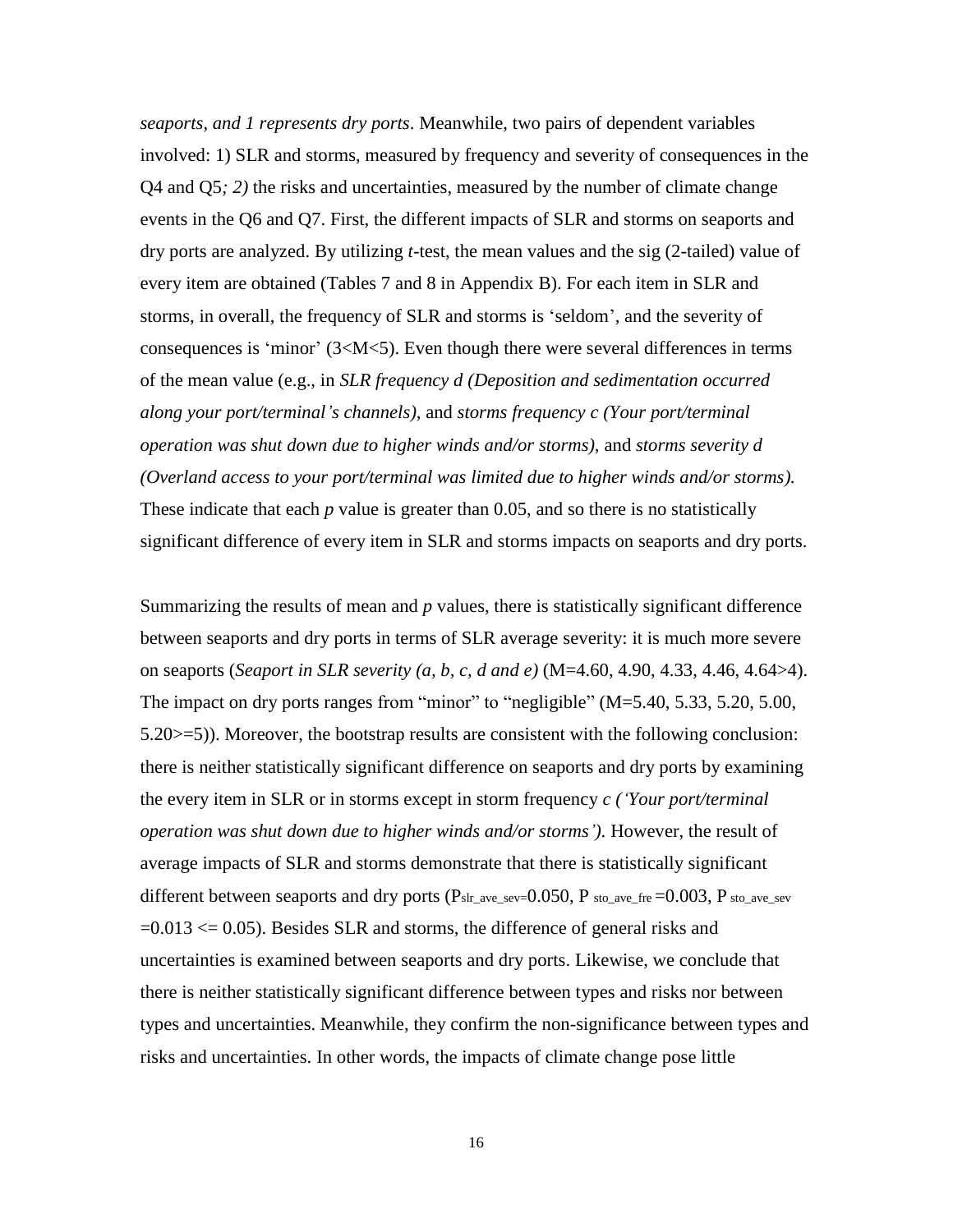difference between seaport and dry port with respect to risks and uncertainties. Thus, H3 is partially confirmed.

#### *4.3 Hypothesis re-testing*

In retrospect, we notice that the moderate effects of protective measures are different in terms of the number of the used measures (without/with; more/fewer) in the past decade and the type of ports (seaports and dry ports). Meanwhile, as the impacts of climate change are measured by SLR and storms (every items and mean values of frequency and severity), the results are so diversified that partially confirm H1, H2, and H3. Thus, we should consider whether SLR and storms, being two of the most commonly perceived 'primary' impacts of climate change to ports (e.g., see Becker et al. 2012), can represent the overall situation of climate change impacts to ports, and whether SLR and storms are related to risks and uncertainties. Moreover, since there are diversified impacts of climate change on seaports and dry ports (H3), the previous hypotheses should be re-tested on seaport and dry ports.

To examine the relationship between SLR, storms and risks and uncertainties, correlation analysis is utilized. Similarly, the impacts of SLR and storms are measured by the average values in frequency and severity of consequences in Q4 and Q5, and the risks and uncertainties are measures by the number of items being chosen in Q6 and Q7. The results indicate that there is a statistical correlation between risks and SLR average severity at the 0.05 level (2-tailed) (p=0.02<0.05), while for other three items (SLR average frequency, storms average frequency and severity), there is no significant correlation between them in terms of risks and uncertainties (Table 9 in Appendix B). The bootstrap result suggests that there is no significant correlation between SLR, storm and risks and uncertainties at the 0.05 level (2-tailed) (all  $p > 0.05$ ). Accordingly, we conclude that there is no obvious correlation between SLR, storms, and risks and uncertainties, and thus SLR and storms have no obvious correlation with the risks and uncertainties so as to be the primary representatives of climate change impacts to ports. Meanwhile, the findings justify the diversified results in H1 and H3: there is neither significant difference with and without measures in terms of SLR and storms, nor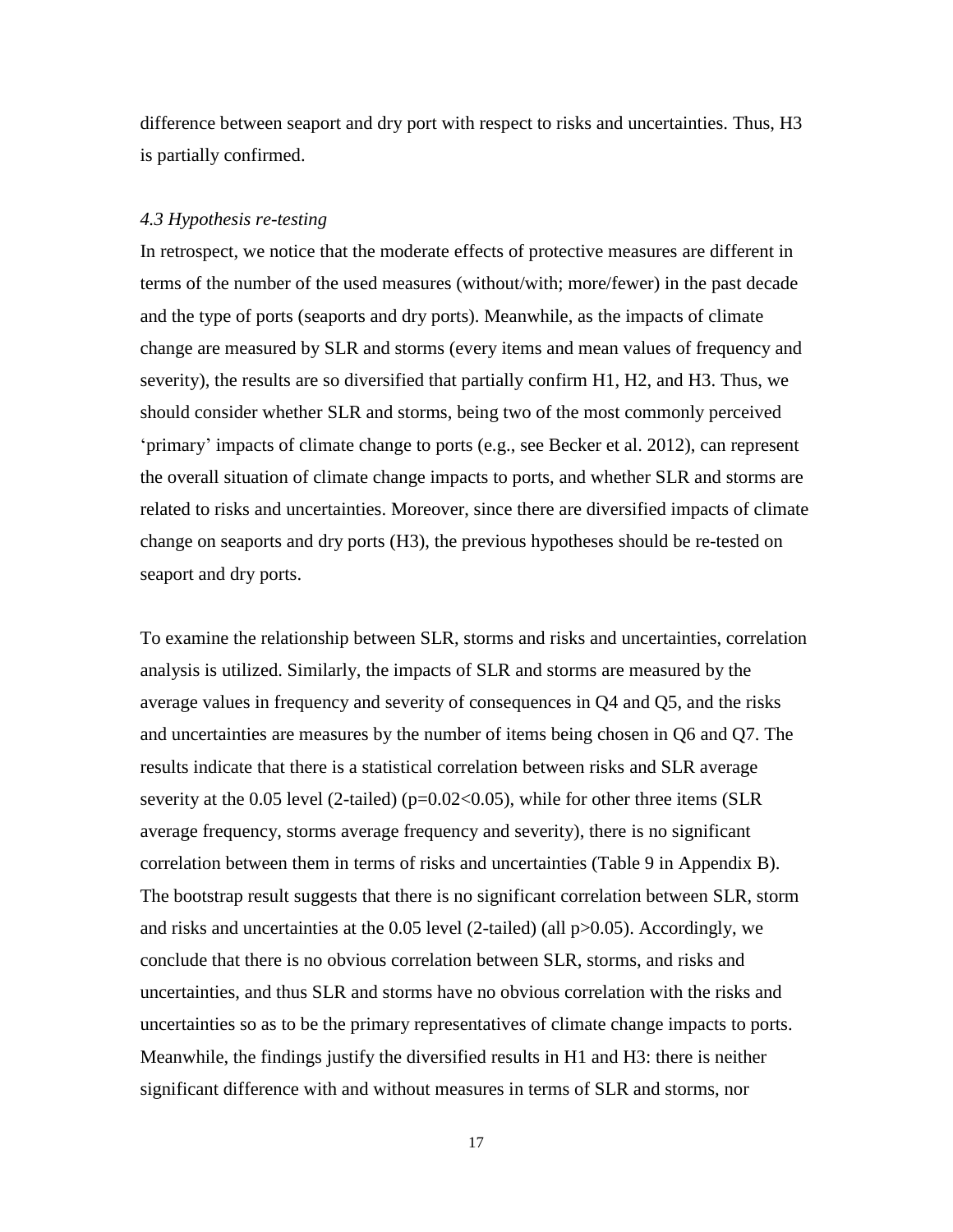uncertainties, while there is significant difference in risks; there is some significant difference between seaport and dry ports in terms of average frequency and severity of SLR and storms, while there is neither significant difference in terms of every items in SLR and storms nor risks and uncertainties.

Understanding such, the previous hypotheses are further tested by dividing ports into seaport and dry ports. We found that, in seaports, risks and uncertainties had a strong correlation at the 0.01 level (2-tailed) ( $P=0.000<0.01$ ), while for SLR and storms, only storm average frequency was significantly related to risks at the 0.05 level (2-tailed) (P=0.049<0.05). This suggests that in seaports, to some extent, risks and uncertainties are interdependent or hard to distinguish, and SLR and storms are partially relevant with risks and uncertainties. Therefore, we conclude that SLR and storms cannot fully represent the climate change impacts on seaports. For dry ports, risks and uncertainties have a strong correlation at the 0.05 level (2-tailed) ( $P=0.017<0.05$ ), whereas there is no significant correlation between SLR, storms and risks and uncertainties (all  $p>0.05$ ). Therefore, neither SLR nor storms are related to risks and uncertainties, and like seaports, they cannot represent the climate change impacts on dry ports. Furthermore, bootstrap results confirm that risks and uncertainties have a significant correlation at the 0.01 level  $(p=0.000)$  and 0.05 level  $(p=0.017)$  on seaports and dry ports, respectively, while there are no significant correlations between SLR, storms, and risks and uncertainties on seaports and dry ports. The results from these tests are consistent with our previous conclusion that SLR and storms are partially related to risks and uncertainties, and represented the primary climate change impacts on seaports, but they have no obvious relation to risks and uncertainties on dry ports. This further clarifies our judgments to HI and H3.

Following the above, H1 is further tested on seaports and dry ports respectively. We first examine the effects of measures on seaports: although all the data are between 3 and 5, there are ten groups of data in the different range of mean values. Compared with the mean results in H1, there are more varieties with and without measures on seaports than on the combination of seaports and dry ports. Simultaneously, the majority *p* value is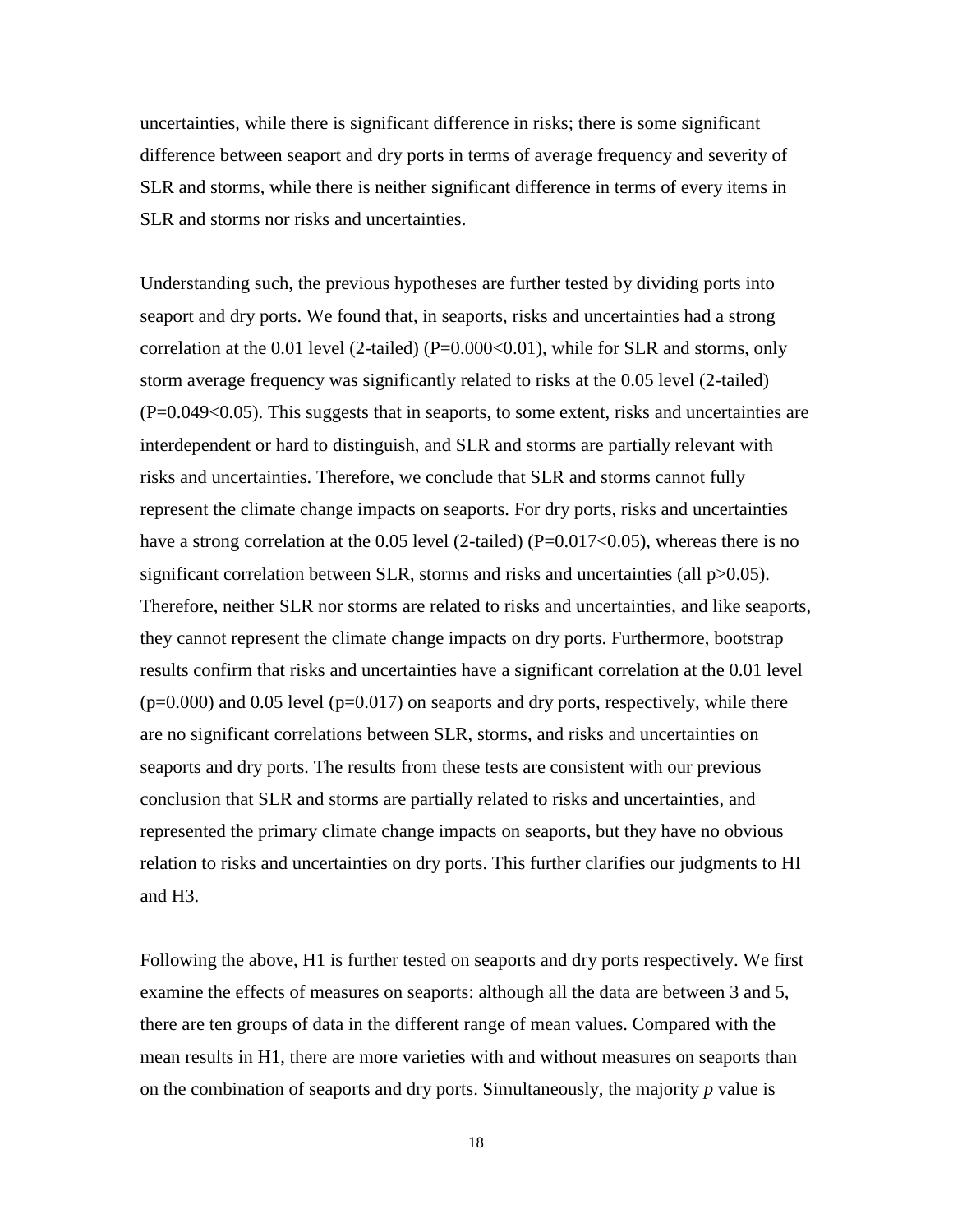greater than 0.05, which represent that there is no significant statistical difference of SLR and storms impacts between with and without measures. However, there is significant difference between with and without measures in *storms frequency d (Overland access to your port/terminal was limited due to higher winds and/or storms)* on seaports  $(p=0.032<0.05)$ . Also, focusing on the average values of severity of frequency in SLR and storms, the average impacts of SLR are 'seldom' and 'minor' in terms of frequency and severity of consequences. However for storms, the storms average frequency without measures is 'sometimes' while with measures is 'seldom'; the data in storms average severity with and without measures are both 'minor'. Meanwhile, it indicates the difference in storms average frequency that there is significant statistical difference in storms average frequency with and without measures on seaports ( $p=0.017<0.05$ ).

For dry ports, nearly all the mean values are greater than 4, and most data is in the different range of mean values. Compared with the mean values in H1, there are more varieties with and without measures on dry ports than on the combination of seaports and dry ports. As majority *p* value is greater than 0.05, there is no significant statistical difference of SLR and storms impacts with and without measures, however, there is significant difference between with and without measures in *SLR frequency d (deposition and sedimentation occurred along your port/terminal's channels)* on dry ports (p=0.029<0.05). Also, focusing on the average values of severity of frequency in SLR and storms, the average frequency of SLR and storms is 'seldom', while SLR average severity is 'negligible' and storms average severity is 'minor'. Simultaneously, there is no significant statistical difference in SLR and storms between with and without measures on dry ports (all p>0.05). Also, since there are more mean values greater than 5 (never in frequency) or equal to 6 (missing data), perhaps unsurprisingly, SLR and storms have much less impact on dry ports than on seaports.

Through re-testing H1, the results are different when the ports are divided into seaports and dry ports: compared with the non-significances in SLR and storms between with and without measures on all ports, there is some significant difference between seaports and dry ports. Specifically, for seaports, there is significant difference between with and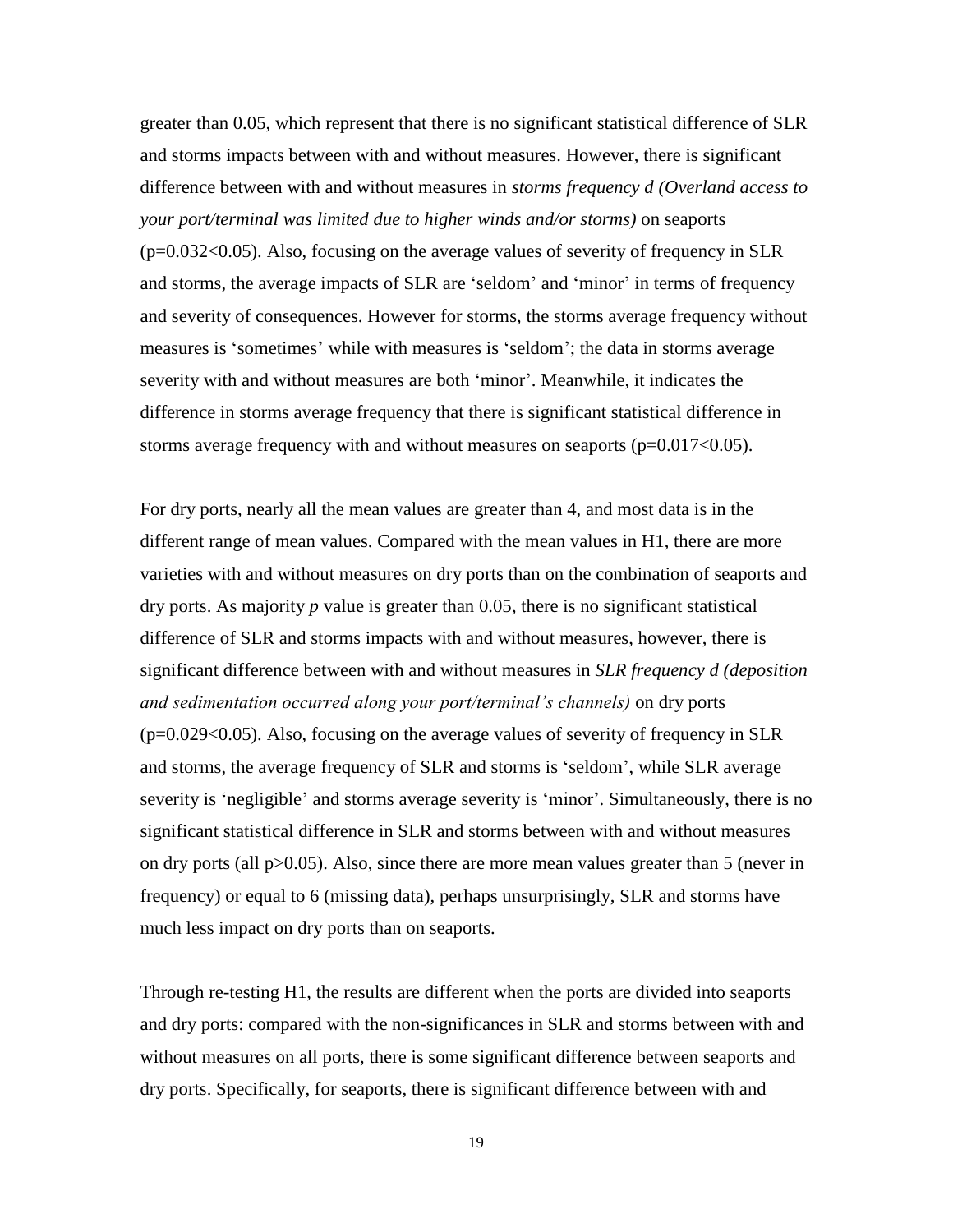without measures in *storms frequency d (Overland access to your port/terminal was limited due to higher winds and/or storms)*; there is significant statistical difference in storms average frequency with and without measures on seaports. For dry ports, there is significant statistical difference between with and without measures in *SLR frequency d (deposition and sedimentation occurred along your port/terminal's channels)*. In other words, adaptation measures pose obvious effects in relieving storms frequency, especially in reducing land access deposition and sedimentation on seaports, and in reducing SLR frequency in deposition and sedimentation on dry ports. These different effects of measures on different types of ports might stem from the previous conclusion that SLR and storms have fewer average impacts on dry ports than seaports.

Generally speaking, ports that have adopted certain adaptation measures in the past decade would have fewer risks, but not necessarily fewer uncertainties. This is consistent with the notion that port planners and operators are usually more focused on the risks than uncertainties posed by climate change when developing adaptation measures. Simultaneously, the impacts of climate change pose little difference on seaport and dry port with respect to risks and uncertainties. In terms of SLR and storms, the impacts of SLR average severity on seaports was stronger than those on dry ports; adaptation measures do not pose obvious effects in minimizing SLR and storms: the impacts of SLR and storms are 'seldom' and 'minor' in terms of 'frequency' and 'severity of consequences'. Through further testing, we found that SLR and storms, often recognized as the primary impacts posed by climate change on ports, can only partially represent as the primary climate change impacts on seaports, while there is no obvious correlation to the risks and uncertainties posed on dry ports. Moreover, adaption measures would pose obvious effects in reliving storms frequency, especially in reducing overland access deposition and sedimentation on seaports, and in reducing SLR frequency in deposition and sedimentation on dry ports.

### **5. Qualitative analysis**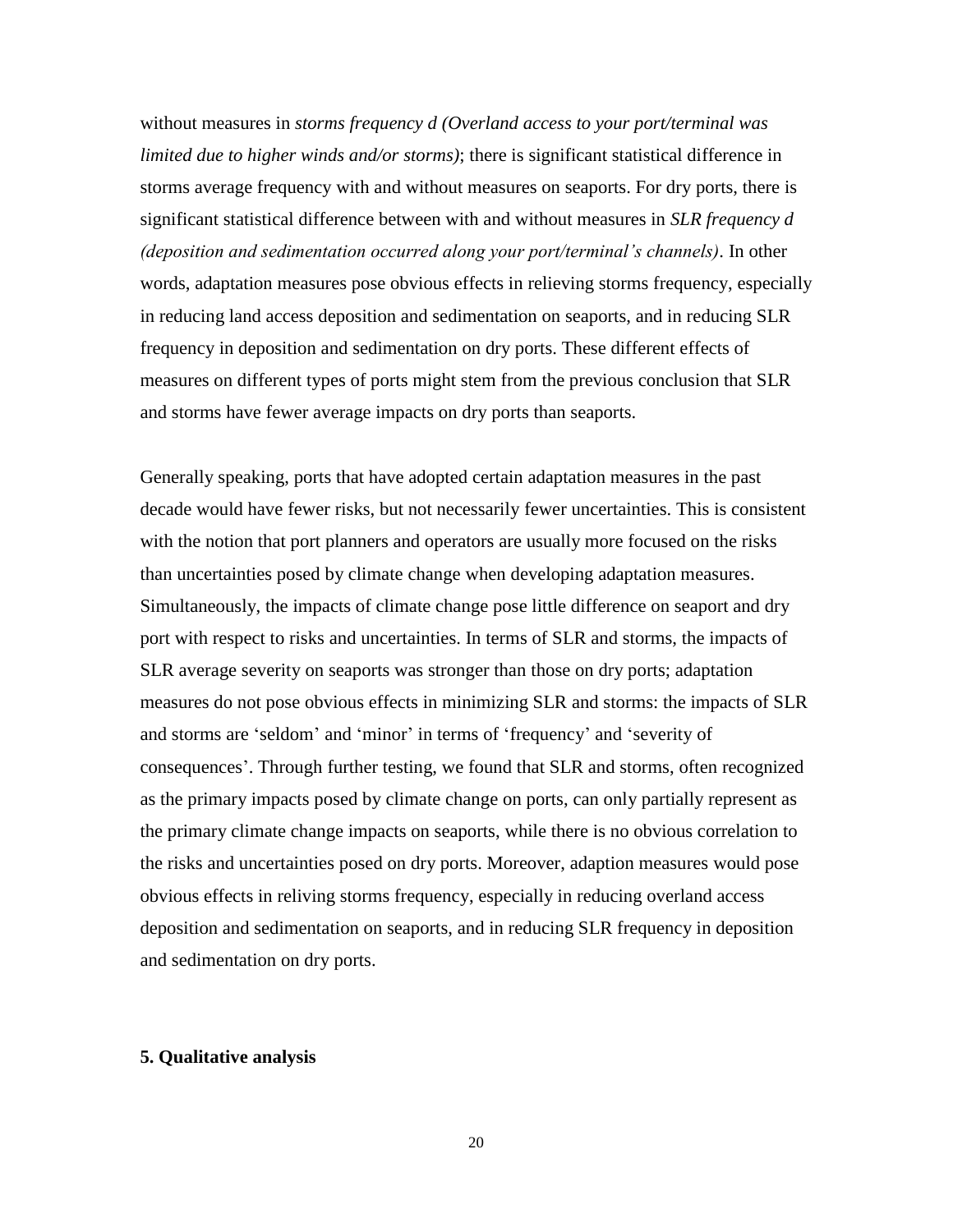Until now, the third and fourth research questions have yet been addressed: Q3): What are the main impacts of climate change on Canadian ports? Q4): What are the major challenges for Canadian ports to adapt to climate change impacts? The nature of these questions implies that qualitative analysis is required.

#### *5.1. Climate change attitudes and behaviors in the past decade*

Like last section, we divide climate change impacts into 'risks' and 'uncertainties' so as to elicit an overview on how climate change impacts Canadian ports. In general, respondents acknowledge a higher frequency in risks over uncertainties, except the category 'storms' that has equal number of responses. This meant that respondents realize certain (critical) climate change events. However, for uncertainties, they fail to notice (or less informed). Interestingly, instead of SLR and storms, extreme weather and high winds are the most concerned impacts for both risks and uncertainties, with 77.27% and 86.96% in extreme weather and 68.18% and 65.22% in high winds respectively. Storm surges have became the third frequent uncertainty, however, precipitation change is a more noticeable risk rather than storms surge or SLR (Figure 1).

# [INSERT FIGURE 1 ABOUT HERE]

During the survey, respondents are requested to write down their top three climate change impacts on ports. Although the answers vary among different respondents, the results share some commonalities. Unsurprisingly, extreme weather (unpredictable patterns, hot summer, polar vortex, heavy, and less or freezing rain) tops the list with 15 responses, while high winds and storm surges, and sea/water level change (e.g., rise, decrease, flooding) are the other top-listed impacts with 13 and 5 responses, respectively. To further investigate the differences between seaports and dry ports, we re-categorize the data and found that extreme weather, high winds and storm surges, and sea level change are still the top three issues. Nevertheless, high winds and storm surges most frequently happen on seaports, while extreme weather is the most frequent incident on dry ports.

## *5.2 Current adaptation planning for climate change*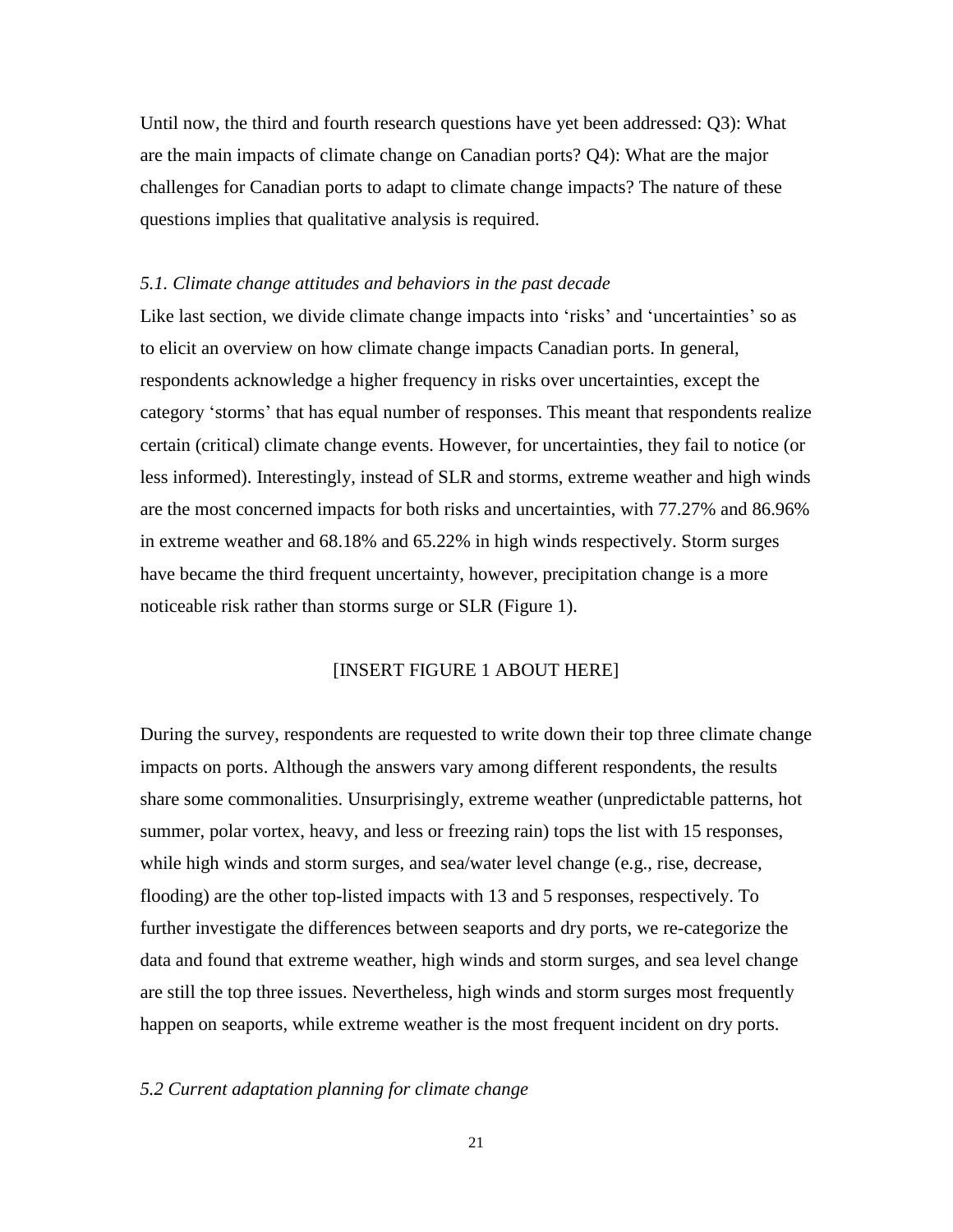Before asking the details about adaptation plans for climate change, respondents are asked to indicate if their ports have (or will) implemented a climate adaptation plan. Only two (7.69%) said that their ports currently have an adaptation plan, most (73.08%) said that their ports have not developed an adaptation plan, but may consider it in the foreseeable future. Also, five (19.23%) said that an adaptation plan has not been developed, and would not be developed in the foreseeable future. Referring to further comments and explanation from several respondents (through in-depth interviews, see section 3), some ports have conducted certain adaptation (or protective) measures but not considered as formal climate adaptation plans. The results are consistent with previous research by Becker (2012) who found that although most port decision-makers realize the significance of climate adaptation plans, few have actually undertaken serious climate adaption planning of any kinds.

However, respondents' positive consideration for adaptation planning does lay down a foundation in assessing their attitude and behaviors about adaptation planning and measures for climate change impacts. To further acquire information on how respondents handled climate change impacts, a list containing ten possible issues is generated for their reference. As illustrated in Figure 2, the major concern of respondents (75%) falls upon the potential impacts on facility operations posed by climate change, followed by potential impacts on surrounding community and environment (45.83%), and revision of construction design standards (45.83%). Also, over half of respondents are concerned about the surrounding environment (45.83%) and air pollution/quality (20.83%). Strictly speaking, these items should be categorized as climate mitigation rather than adaptation. Whereas, aspects related to adaptation, such as the demand of new equipment and shifts in source or market location, are not given much attention.

### [INSERT FIGURE 2 ABOUT HERE]

The above indicates that most considerations on climate adaptation remain on the operational level. Hence, we propose two other questions so as to analyze how ports addressed climate change impacts, and the specific adaptation/protective measures that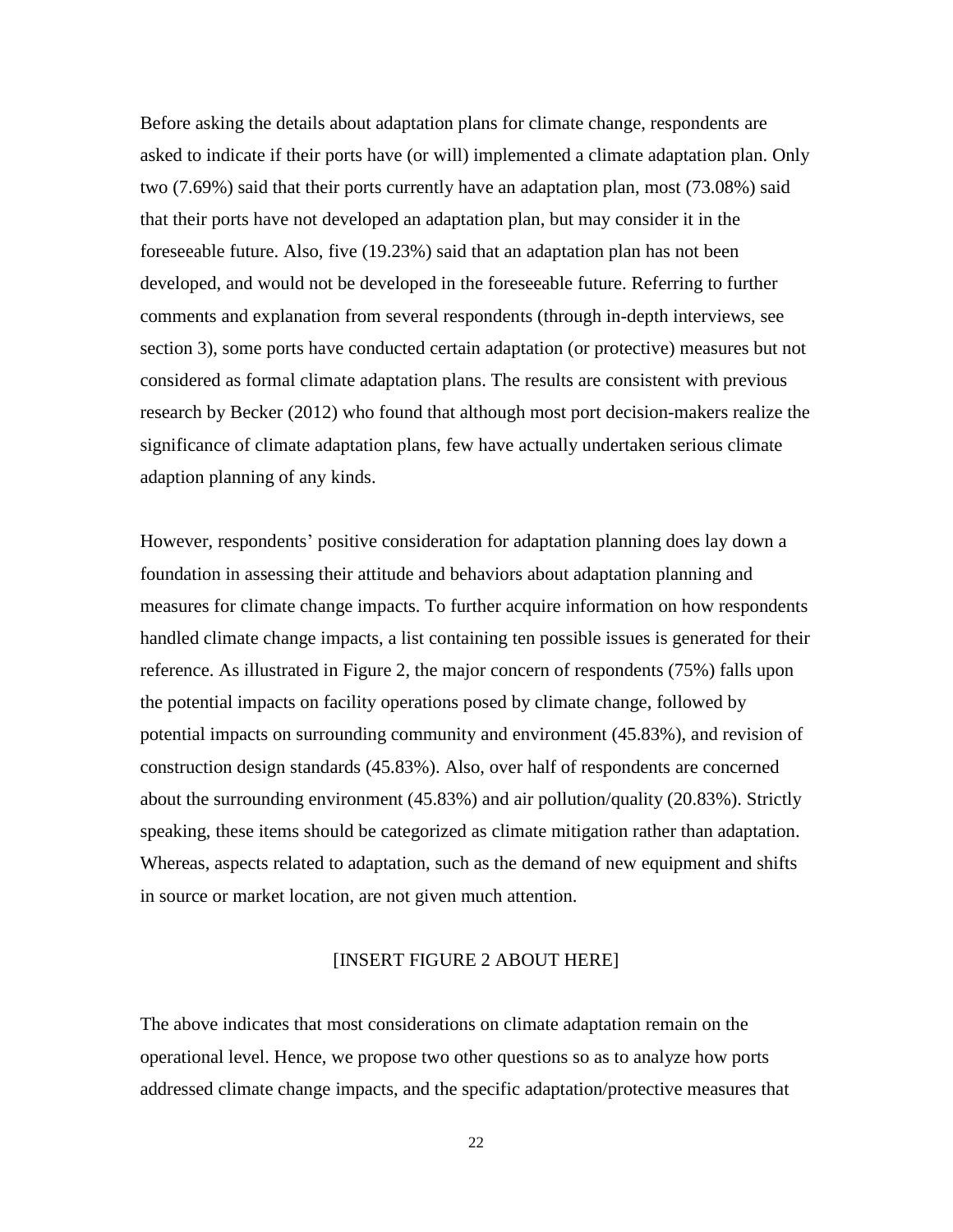ports have undertaken. Although results show that only few ports have developed an adaptation plan, still, it reveals that most ports have considered ways of coping with climate change impacts (Figures 3 and 4). When respondents are further asked how they would address climate change impacts on port operations, more than 70% have included the issue into respective strategic plans, and would fund it as a line item in the ports' budgets (Figure 3). This implies that climate change impacts have been already recognized as a potential threat that needed to be seriously addressed, thus gradually being integrated into ports' strategic decision-making; and indeed, some funding has been allocated too. Unfortunately, only fewer than 8% consider that climate change impacts need to be addressed through dedicated planning document(s), and this explains the lack of climate adaptation plans in most ports.

#### [INSERT FIGURE 3 ABOUT HERE]

After then, respondents are asked to offer details on the adaptation/protective measures in coping with climate change impacts. As most respondents come from seaports, unsurprisingly, they put priorities over ocean-related plans. As shown in Figure 4, storms response plans, drainage pumps, port lands elevation, and sea wall each occupied over 10% of the adaptation/protective measures. For dry ports, the major adaptation/protective measures are related to flooding, dredging plans, riprap, and business interruption insurance. However, considerable respondents note that they do not know, or are not confident, whether protective measures have been implemented by their respective entities/authorities, and about 20% look forward to future plans so as to replace/upgrade existing structures as a necessity.

# [INSERT FIGURE 4 ABOUT HERE]

Finally, we look at the timeframe of climate adaptation planning (Figure 5). Although port's planning horizon may be project-based subject to its outcomes (Becker, 2012), most respondents consider 5-10-years, or fewer-than-5-years, as the appropriate planning timeframe. Quoting one respondent, a 5-year plan is consistent with his port's 5-year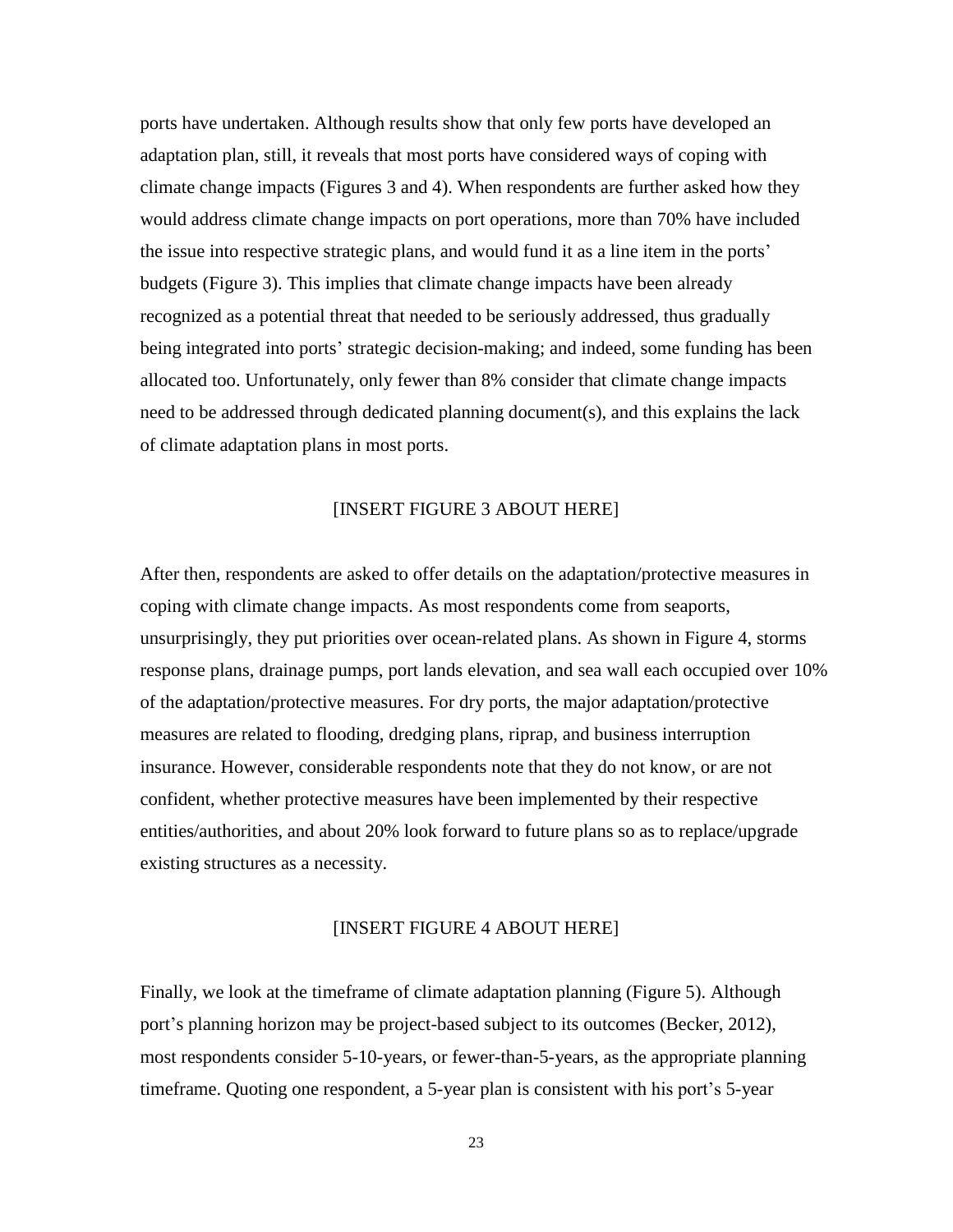business planning cycle. The few minor exceptions range from 10-15 years to 15-20 years, and only one said that his port is preparing a 50-year plan dedicated to climate change adaptation (according to the cycle time of typical wharf facilities). As mentioned, only very limited number of ports have specific climate adaptation plans, and thus most respondents feel that it is too difficult to give a confirmed answer to this question.

## [INSERT FIGURE 5 ABOUT HERE]

#### *5.3. Climate change impacts in the future*

Even though SLR and high wind or storms are not the most striking impacts, still, they pose certain risks or uncertainties on ports, especially when the respondents are mainly from seaports where high wind or storms are their top concerns. Four further questions are designed to allow them to stimulate the impacts of SLR and storms in the future that included estimating 'timeframe in which you will expect to first see this impacts', 'severity of consequences', 'likelihood that the event will occur' if no adaptation measure will be undertaken, and the 'financial cost of adaptation measure' if adaptation will be undertaken in the future. All the data is coded from 1 to 5 in each category. Through collecting the most frequent data in every item, Figures 6, 7, 8, and 9 compare and contrast the impacts of SLR and storms with or without adaptations in the future.

#### [INSERT FIGURE 6 ABOUT HERE]

## [INSERT FIGURE 7 ABOUT HERE]

#### [INSERT FIGURE 8 ABOUT HERE]

#### [INSERT FIGURE 9 ABOUT HERE]

First, respondents are required to estimate SLR impacts if adaptation measures would not be taken in the future (Figure 6). Since SLR is not the top concern neither for seaports nor dry ports, unsurprisingly, most respondents consider their ports to be very long ( $>$  20)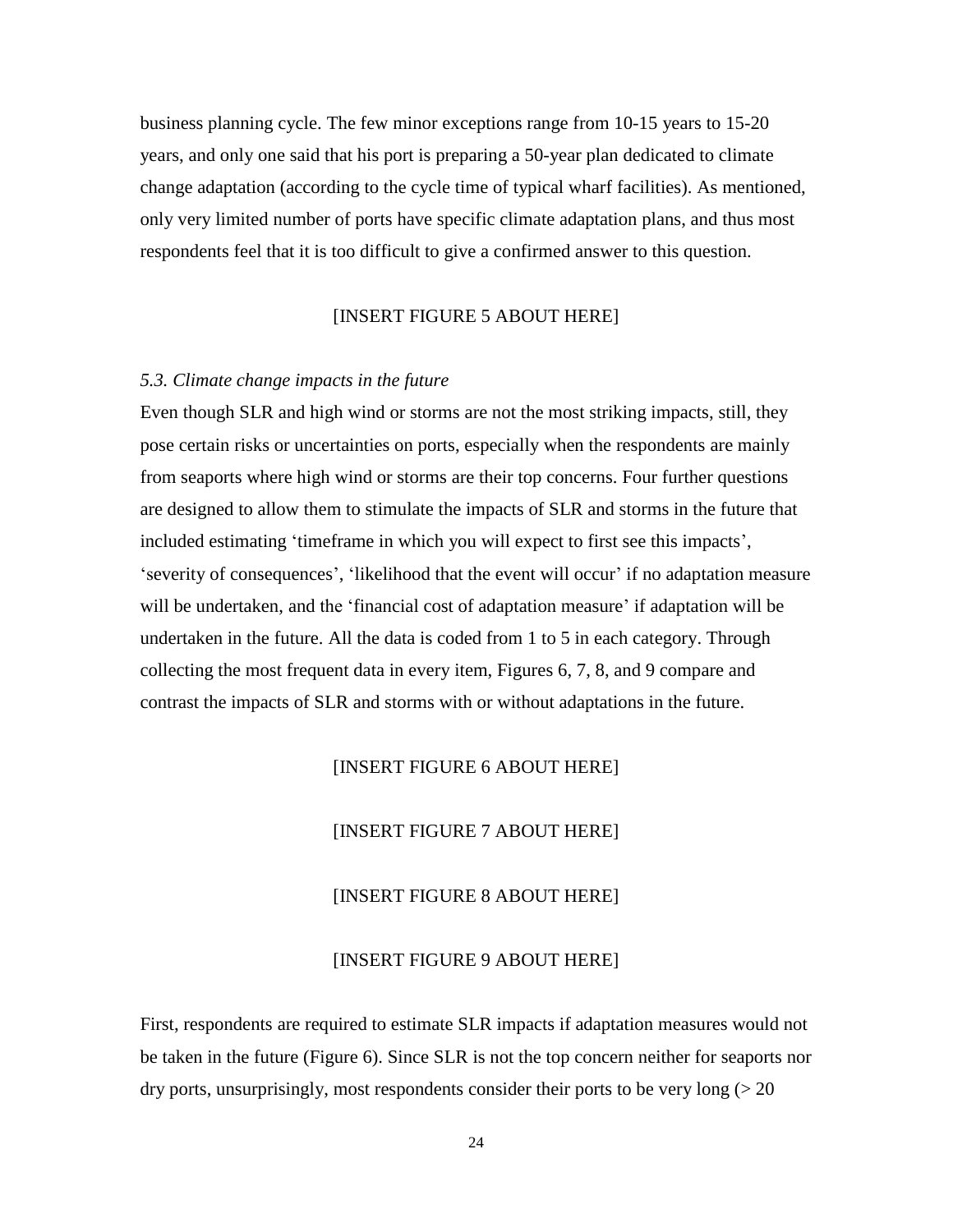years) and very low likelihood to suffer from SLR impacts even without adaptation measures for each five aspects of SLR. Meanwhile, for severity of consequents, most feel negligible impacts on transport, access and costal erosion posed by SLR with the implementation of adaptation measures (*b, c, and e* in Figure 6). However, respondents expect a 'minor' impact on higher waves that would damage port's facilities and ships berthed alongside, and more than 'negligible' impacts on deposition and sedimentation that would occur along port's channels.

High winds and storms, as the top impacts on seaports, are estimated to have more impacts than SLR (Figure 7). In terms of the timeframe of seeing the first event happening, downtime in port operation is regarded as medium impacts (*c*), while the rest are still negligible. Excepting flood in transport infrastructure and superstructure with negligible severity and low likelihood, the three major aspects (*a, c, and d*) are expected low severity and average likelihood in the future. As Figure 7 shows, downtime in port operation due to the increase of high winds and storms (*c*) is thought to be the most striking impact with the shortest timeframe and relatively higher likelihood. Combing the results in SLR and storms, we conclude that without any adaptation measures, high winds and storms would pose greater threats on ports. This is similar to our earlier proposition on the current impacts of SLR, high winds and storm on ports.

If adaptation measures are implemented in the near future, some changes would happen on the above three perspectives, and this issue also involves the costs of adaptation planning. Figures 8 and 9 demonstrate the attitude of respondents on SLR and storms impact with adaptations with respect to timeframe, severity, likelihood, and financial cost. In expecting the timeframe for first seeing the SLR impacts, seven (out of eight) aspects are recognized to be negligible with the exception in deposition and sedimentation (*e*), when increases or expand dredging on ports, the impacts are expected to see in approximately ten years (medium) along port's channels. Since there are most negligible severities from SLR even without adaptations, there is little difference on ports with adaptations in the future with negligible SLR impacts (Figure 8). When it is involved in likelihood, the SLR impacts are minimized to very low with adaptations competed with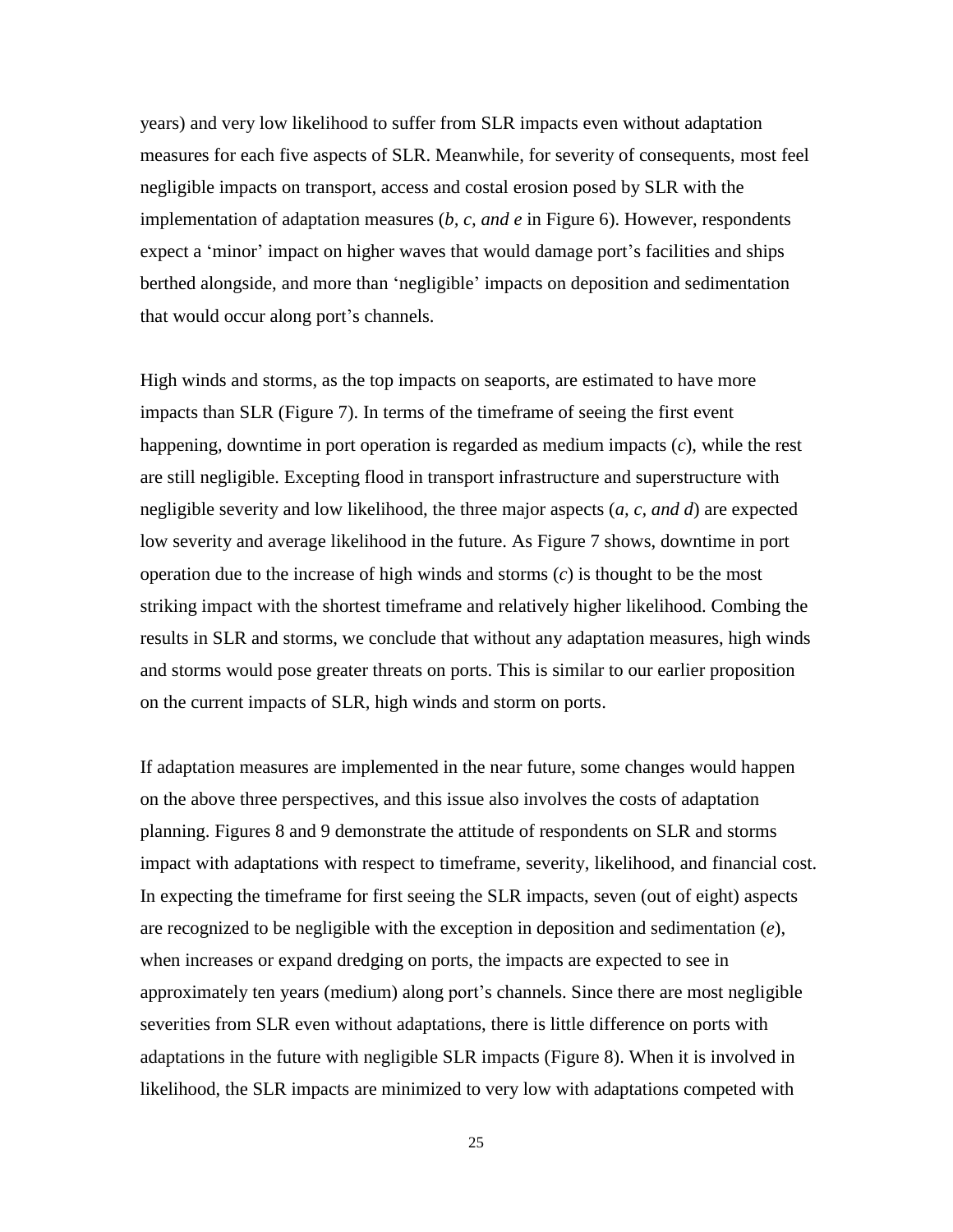the average and low without adaptations. From the financial perspective, most adaptation measures are estimated to bear very low costs except the measures of 'increase and/or expand dredging' and 'move facilities away from existing locations which are vulnerable to climate change risks and impacts'. Accordingly, adaptation measures would have positive effects in minimizing SLR impacts, especially in reducing SLR severity with a relatively low cost.

Compared with Figure 6, it is obvious that building new breakwater and/or increasing their dimensions can reduce the severity of SLR in damaging on port's facilities and ships berthed alongside due to higher waves with low costs (*a* in Figure 8). Meanwhile, deposition and sedimentation may be the greatest impacts from SLR when adaptation measures are implemented, with a shorter timeframe, stronger severity and higher likelihood then other aspects (*e* in Figure 8). By increasing and/or expanding dredging, it can significantly reduce the severity of SLR, but this requires a much higher financial commitment.

Likewise, adaptation measures would pose significant difference on the impacts of increased high winds and storms in the future (Figure 9). Through improving management in preventing effects, the severity and likelihood in downtime in port operation is reduced to 'negligible' and 'very low', respectively, although it requires an 'average' budget (*e* in Figure 9). Also, the establishment of new breakwaters and/or increase of their dimensions would decrease the likelihood of higher waves in damaging port's facilities and ships from 'average' to 'negligible' (*a*). To cope with the limitation of land access (e.g., road, railway) due to more intense/frequent storms, there are two adaptation measures (*c* and *d* in Figure 9), and both of them can reduce the likelihood to 'negligible'. However, rather than improving the quality of land connections, diversifying land connections to port/terminal can achieve 'very low' costs (*d*), of which it can be regarded the most economical measure (thus also the most popular among respondents).

Overall, adaptation measures are expected to have considerable effects on minimizing the likelihood of storms' happening, but neither having any obvious effects on extending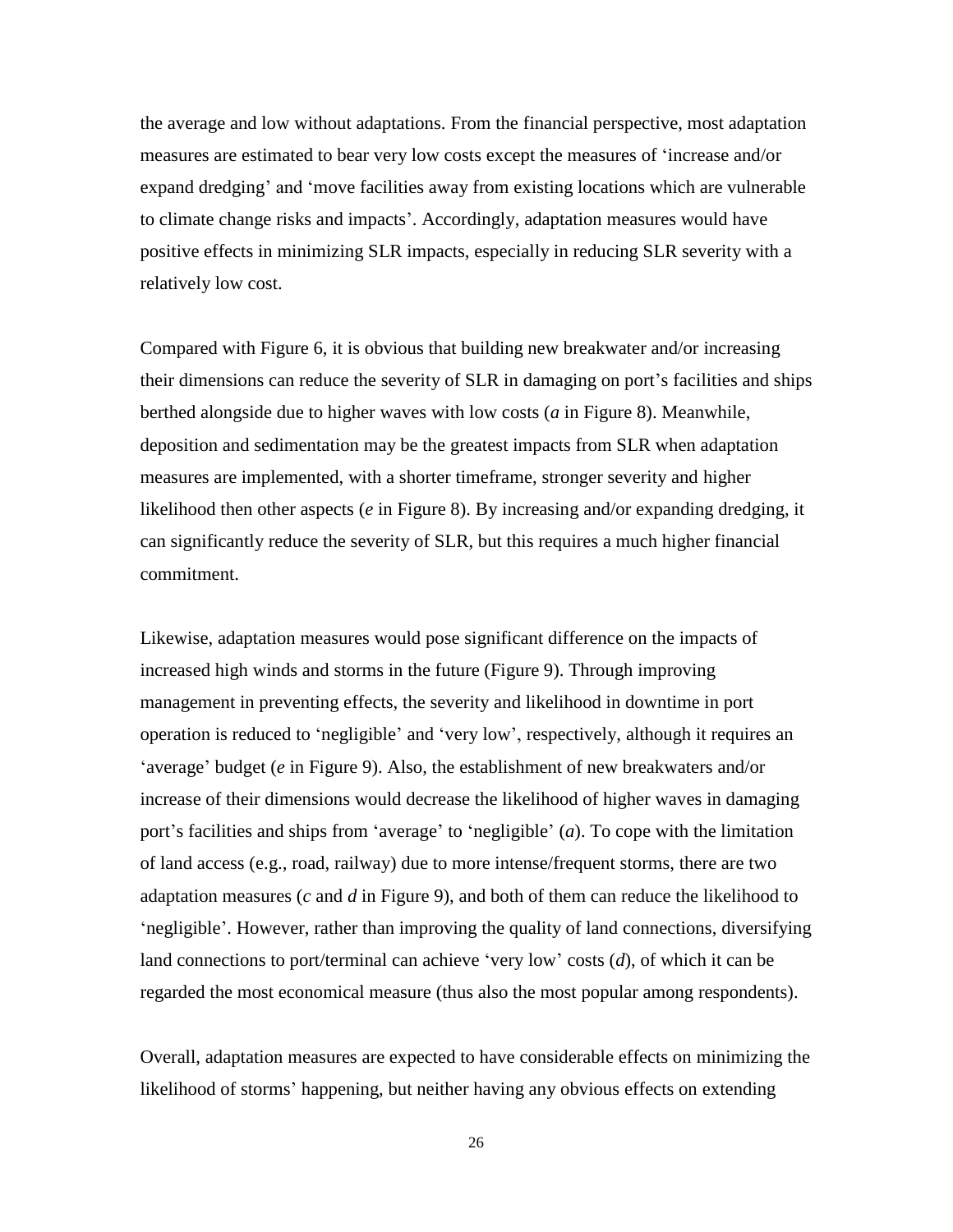timeframe nor on reducing severity. Moreover, when financial factors are considered, the adaptation measures in addressing high winds and storms demand significantly higher costs than those in SLR, and perhaps not surprisingly, respondents are not very keen in adopting such adaptation/protective measures. Port planners and operators still tend to adopt the most 'economical' measures to achieve the objective of climate adaptation, and attention on their (expected) efficiency and effectiveness remain secondary importance.

#### **6. Discussions**

For most respondents, climate change and its potential impacts are identified to be at a relatively early stage, and have considered adaptation to climate change impacts as a part of ports' strategic planning. Indeed, most intend to develop climate adaptation plans in the near future. However, comparing with the current port's planning horizon for addressing climate change issues, an adaptation plan usually involves a much longer time horizon. As mentioned, more than half of the respondents point out a fewer than 10 years horizon (26.92% and 30.77% for 'less than 5 years' and '5-10 years', respectively). This confirms the ethical issue due to time dimension externalities. Similarly, some terminal operators reflect that the port authority does not inform them when the latter starts developing adaptation plans, and so that there is no coherent reference to support the former's decision-making. As noted by Becker et al. (2012), the adaptation planning cycle should match the infrastructure lifespan, and his view is supported by a respondent, who notes that the planning horizon can be determined by the cycle time of typical wharf facility. However, most other respondents indicate that the project-based characteristics of port planning may diversify the time horizon relying on different factors (e.g., timeframe, severity, likelihood of climate change, financial cost, etc.).

Moreover, while there are still no established adaptation plans in most cases, respondents generally express interest in learning more about climate adaptation planning from counterparts. Before then, the traditional 'port master plans' would continue to be the main guidance for climate adaptation planning, reinforced by established regional transport, environmental, port's land use and infrastructure plans, and various codes (e.g.,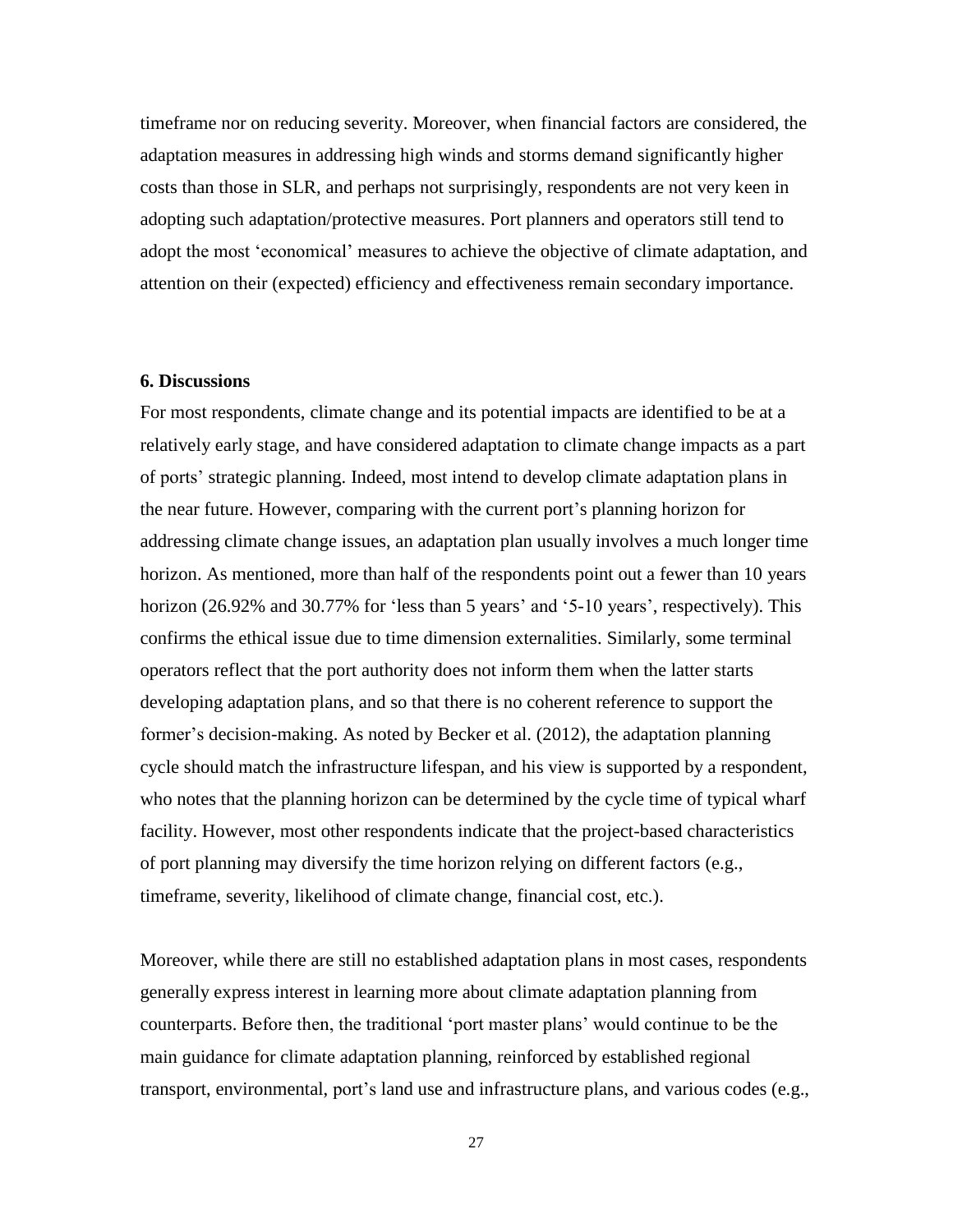Canada Building Code, Canada Fire Code, NFPA Codes, API Codes, OCIMF, ISGOTT, etc.). But this should not be deemed surprising. As our findings suggest, when trying to adopt adaptation measures, ports focus on addressing climate change 'risks' rather than 'uncertainties' (see earlier definitions of risk and uncertainty in section 1). Nevertheless, one should not forget that, with research on climate change adaptation still largely being overlooked (see section 2), many impacts posed by climate change still belong to 'uncertainty'. This raises a serious question: to what extent the adaptation measures currently adopted by ports can effectively address climate change impacts? Likely not. With the aforementioned close port-city/regional relationship, it means that port cities and surrounding regions, as it stands, are probably also not 'climate change resilient' enough.

This reinforces our earlier proposition that climate adaptation planning among ports is still strongly embedded within well-established planning systems and process, but few (if any) concrete ideas on whether these established systems and process can actually address the non-preceded climate change impacts. This indicates that the current port planning system is obsolete, and unlikely to develop effective climate adaptation plans. While most port stakeholders are aware of climate change impacts to ports' operations, and agree that some measures should be carried out, still, they remain indifferent or even skeptical on the effectiveness of the recommended strategies and solutions set out in the climate adaptation plans, especially when considering cost-benefit analysis. Most cite 'inadequate information' and 'need to know more about issue' as the major reasons (or excuses) for the slow development of any adaptation plans. While this highlights the need for more precise data collection and cost-benefit analysis, especially at the early, designing stage of adaptation planning, it confirms our proposition on the urgent need for a paradigm shift in the planning process. Planning for climate change impacts lacks precedents of any significance, and port planners often face substantial uncertainties when trying to undertake such as task. However, the current 'go it alone' system discourages port planners and operators from liaising closely with other stakeholders. This increases the difficulty to convince port stakeholders to compromise for the smooth implementation of adaptation measures, and leaves port planners and operators few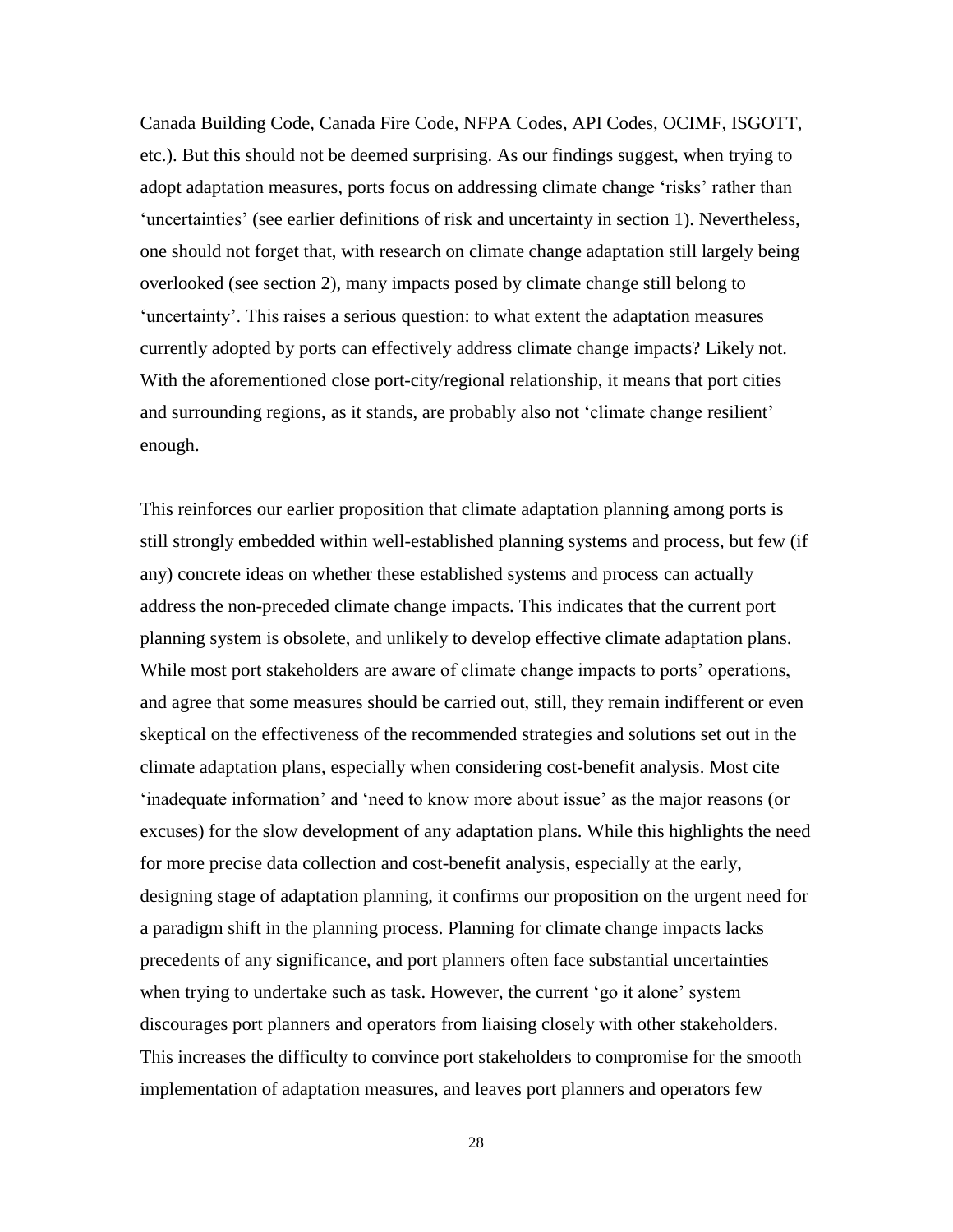options but to establish 'economical', incremental, but usually less controversial, adaptation measures. All these have potential ethical implications related to the space dimension externalities.

To solve this problem, it requires rigorous efforts to get port planners, operators, and other port stakeholders (both directly and indirectly involved in port operation) together, understand their views and behaviors on adaptation, and develop new norms and perspectives in climate adaptation planning. This is important because, as mentioned, port users involve different transport modes, and the existence of numerous urban, economic, and social activities within ports and port areas. As reflected by the results, with the widespread of climate change impacts and penetration of supply chains in port management, developing an adaptation plan is unlikely a simple decision that port planners and operators can 'go it alone', and the call for 'external wisdom' from other port stakeholders is not an option but necessity. As per the respondents' feedback, terminal operators, port users, local vessel agents and the municipal governments, and specific associations involved in port activities (e.g., Canadian Shipping Association and Federation, Environment Canada) can all play key roles in adaptation planning. The difference is that their roles should move beyond 'offering suggestions for reference', and actively involved in 'setting the agenda' for ports' adaptation to climate change impacts. With budgetary limitations and constraints in timeframe, as noted by most respondents, a new, effective mechanism should be developed to balance the benefits between all port stakeholders. Hence, close collaboration between multiple stakeholders would likely have a higher chance to develop an effective, implementable adaptation plan. Such results complement Becker (2016)'s idea on a partnership approach in climate adaptation. We argue that it is only under such a circumstance that the newly established norms would be widely accepted, adopted, and readily implemented by most (if not all) of the stakeholders.

A paradigm shift is extremely difficult to bring about in isolation due to the impacts posed by the institutional systems. Among several studied ports that have initiated some adaptation measures, the general trend is that some consultation with port stakeholders, or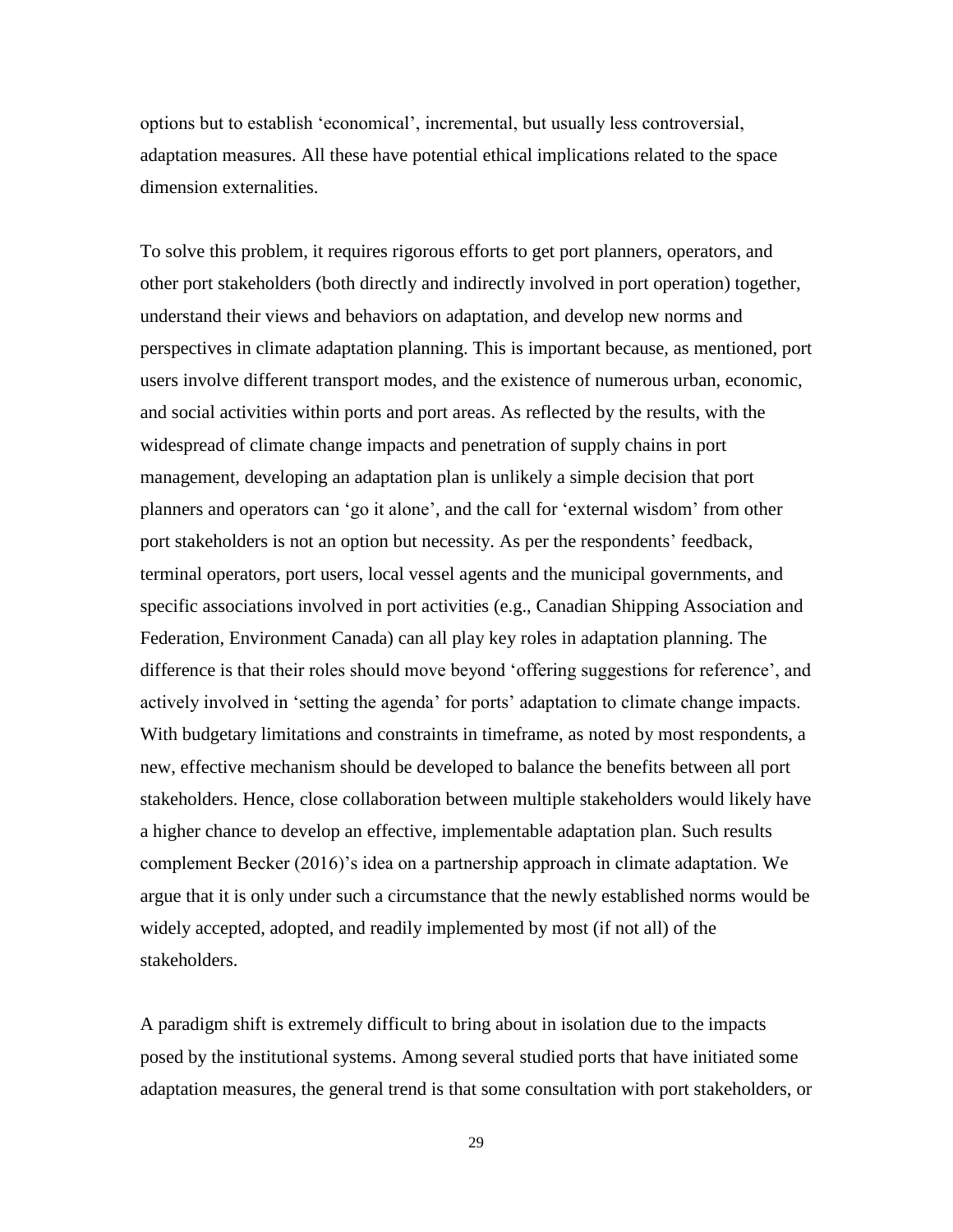even the general public, have taken place. However, in most cases, it turns out afterwards that it would largely revert back within the ports when the planning process (e.g., when drafting suggested solutions in the adaptation plans) actually takes place. As discussed in section 2, most ports, and port planning, are embedded within particular institutional systems with well-established 'go it alone' practices. This creates a path-dependent mechanism which ensures that inputs from other stakeholders (i.e., those that were not interested in port activities, but not directly involved in port operations) would remain the 'for reference only' during the actual planning. It is virtually impossible for port stakeholders to accomplish this without an external agent to serve as impetus to facilitate the needed change. Further research is required on how such a new 'partnership' approach should be established so as to trigger the paradigm shift for the well being of ports' climate adaptation planning. Such a partnership approach should be designed in a way that would, in practice, encourage mutual-understandings, and potentially constructive compromises (cf. Gutmann and Thompson, 2012), between port planners and operators, port stakeholders, other transportation and supply chain sectors, leading to more effective and implementable climate adaptation plans.

#### **7. Conclusion**

Through investigating 21 seaports and dry ports in Canada, the paper analyzes the attitude and behaviors of port planners and operators when developing plans and strategies so as to adapt to climate change impacts. Effective adaptation to climate change is a key research topic in business ethics nowadays. With the pivotal roles of ports in logistics, supply chains, and international trade, together with numerous human activities taking place along waterfronts and port areas, the study offers substantial insight on the extent of business in adapting to climate change, as well as the wellness of the lives of human beings, now and the future.

The findings suggest that extreme climate (e.g., unpredictable patterns, hot summer, polar vortex, and freezing rain), high winds and storms, and sea/water level change are the major climate change impacts on Canadian ports. The stated hypotheses assist in the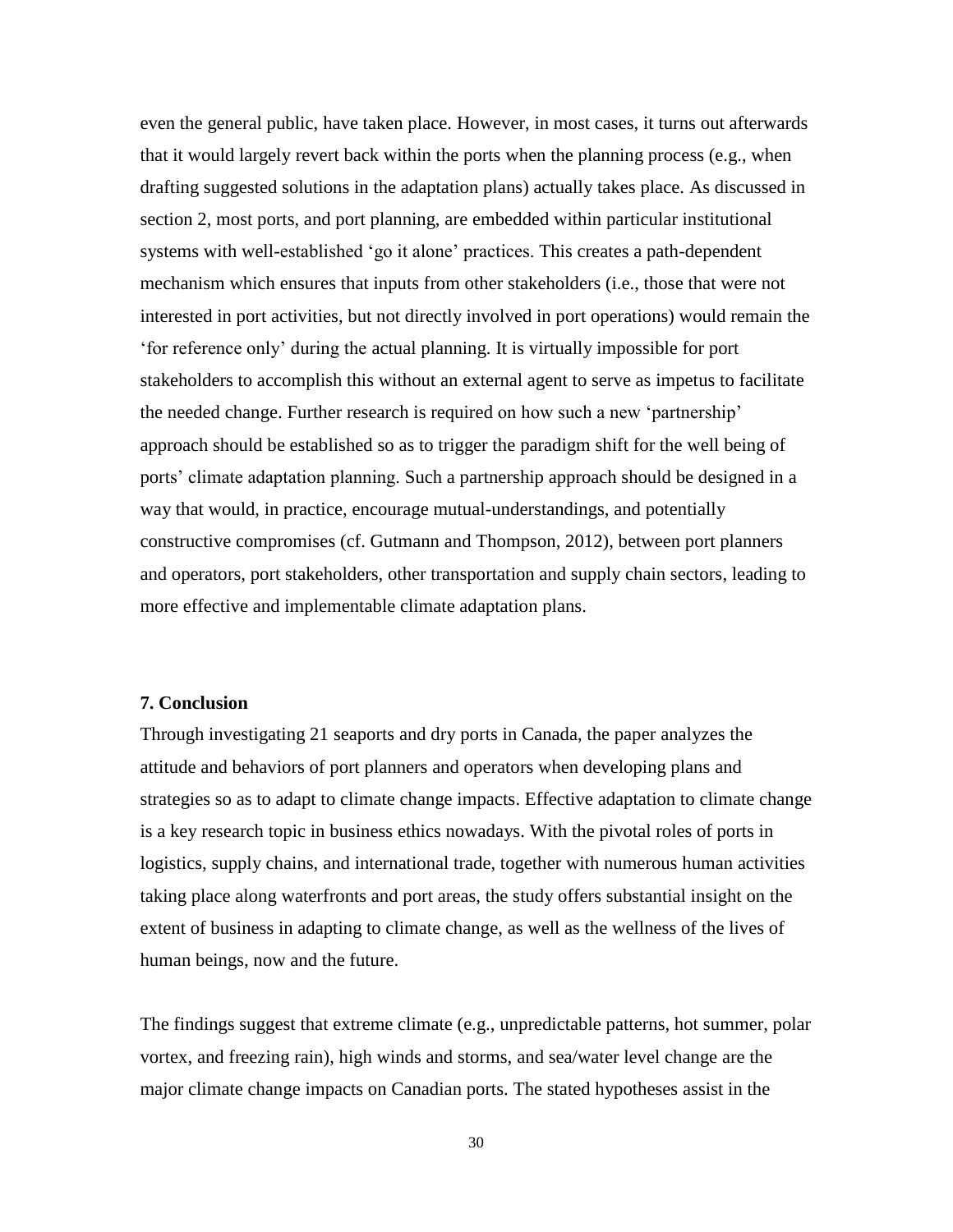quantitative analysis of the efficiency of adaptation measures in coping with SLR, storms and risks and uncertainties posed by climate change in the past decade, as well as the differences between seaports and dry ports with regards to these issues. Meanwhile, it thoroughly reviews the decision-making process during adaptation planning, and highlights why and how a new paradigm should be established in port planning. It does not only improve ports' planning quality, but also dissects the dilemmas of planners and business sectors when they are asked to financially commit on some ethical issues/challenges that they may not reap the (tangible) benefits. Hence, the study serves as a perfect, illustrative reference for business from any sectors when undertaking similar decisions. Also, given the close relationship between port, city, and regions that continues until nowadays (Hall and Jacobs, 2012), it will improve urban and regional planning by offering an innovative thinking pattern for adaptation planning around the world.

Ethical concerns due to the multiple dimensions of externalities in the climate change adaptation planning of ports have been confirmed and testified by the study. On the one hand, the current planning horizon for climate change is way too shortsighted to be effective, reflecting the difficulties in addressing time-dimension externalities. On the other hand, the 'go it alone' planning system further exacerbates the space-dimension externalities, rendering port stakeholders extremely disincentivized to get involved in port climate change adaptation. Furthermore, the discrepancy between the progressive attitudes shown by the interviewees and the conservative *status quo* is an evidence for the management-dimension externalities. These ethical dilemmas are not likely to be solved by individuals. Only institutional paradigm shift is capable of bringing in real changes. The silver lining in the study is that there is no shortage of positive attitudes. Interviewees seem to be well aware of the potential benefits of effective port climate change adaptation plans towards the ports as well as the society in general, and have some willingness to act under the right context. Once a more proactive and inclusive paradigm is implemented, it should be easier to trigger motivation of action.

For the climate change impacts in the future, adaptations are estimated to have positive effects in minimizing SLR impacts, especially in reducing SLR severity of consequences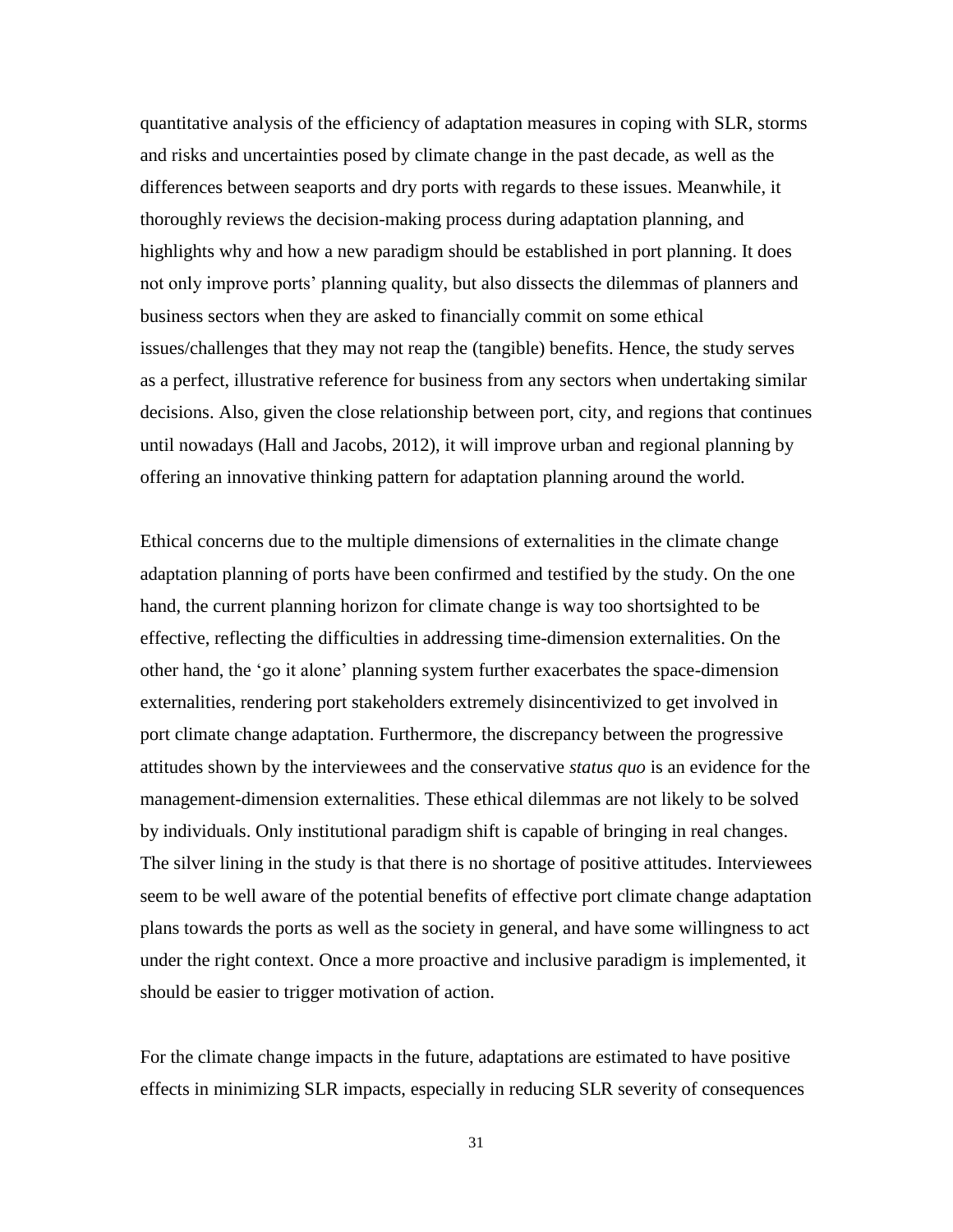with relatively low costs, while reducing the likelihood of storm occurring. Thus, further adaptation plans call for port planners to design more effective adaptation measures and increase adaption budget limits in addressing climate change issues. A major challenge, as numerous contributors to the edited book by Ng et al. (2016a) have pointed out, is that climate adaptation planning often relies solely on incentives of port planners and operators. For instance, when the duration of the concession holders is only 20-30 years, it hardly offers any incentive for terminal operators (especially private ones) to financially commit heavily on such an ethical issue but with tangible benefits often found wanting (or most likely to be enjoyed by someone else in the distant future). In particular, in what portions does a corporate planner distribute the investment between the shortterm and long-term under a limited budget? Thus, we call for cross-departmental involvement, public participation, and external cooperation, including consultants, labor unions, shipping lines, dock workers, freights, forwarders, NGOs, terminal operators, port users, local vessel agents, and municipal governments to prioritize adaptation strategies in planning, policy making and implementation. Again, we call for the development of a new approach in triggering paradigm shift in ports' adaptation planning process.

Last but not least, despite certain limitations during the research (e.g., inaccessibility to some respondents located in highly remote areas), we believe that the study approach and findings serve as a very solid foundation for future researchers in any business and planning disciplines to investigate the appropriate ways in developing adaptation and resilience. Further research is required to further investigate this increasingly important issue, notably the appropriate approach in developing an effective framework in developing effective climate adaptation plans.

#### Acknowledgements

This study is supported by the Winnipeg Rh Institute Foundation Inc. *via* the Rh Award Program (317367) and the National Research Foundation of Korea Grant funded by the Korean Government (MEST) (NRF-2014S1A2A2027957). An earlier version was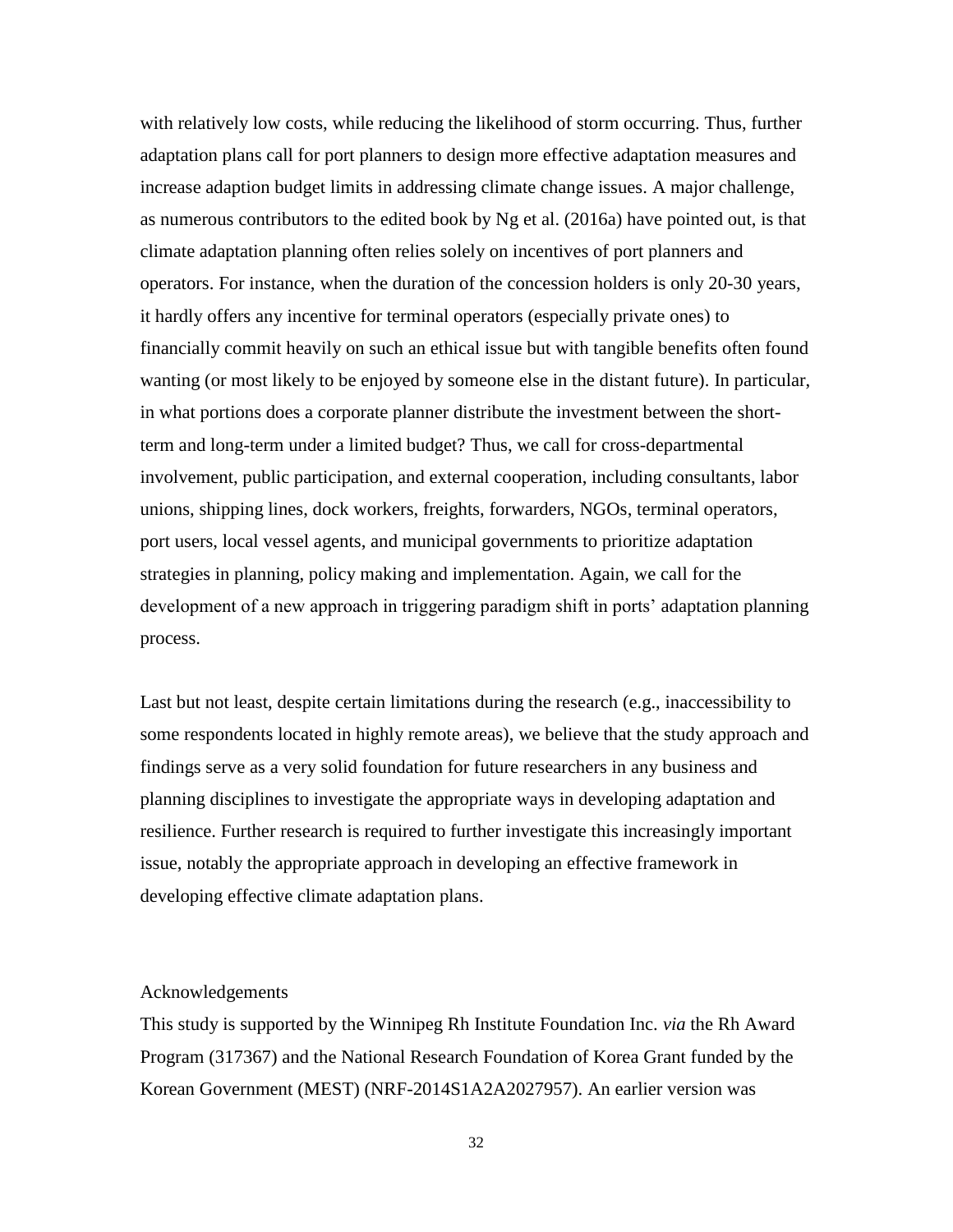presented during the Annual Conference of the International Association of Maritime Economists (IAME) 2015 (see Ng et al., 2015).

### **References**

- Abelson, P. (2002). *Lectures in Public Economics* (4<sup>th</sup> Edition). Applied Economics, Sydney.
- Applegate, J.S. (2010). Embracing a precautionary approach to climate change. In: pp. Driesen, D.M. (Ed.): *Economic Thought and US Climate Change Policy*. MIT Press, Cambridge, MA, 171-196.
- Asariotis, R., and Benamara, H. (2012). *Maritime Transport and the Climate Change Challenge*. Routledge, Abingdon.
- Asgary, N., and Mitschow, M.C. (2002). Toward a model for international business ethics. *Journal of Business Ethics* 36(3): 239-246.
- Becker, A., Fischer, M., Schwegler, B. and Inoue, S. (2011). Considering climate change: a survey of global seaport administrators. Working paper, Centre for Integrated Facility Engineering, Stanford University, CA, US.
- Becker, A., Inoue, S., Fischer, M. and Schwegler, B. (2012). Climate change impacts on international seaports: knowledge, perceptions, and planning efforts among port administrators. *Climatic Change* 110(1-2): 5-29.
- Becker, A., Acciaro, M., Asariotis, R., Cabrera, E., Cretegny, L., Crist, P., Esteban, M., Mather, A., Messner, S., Naruse, S., Ng, A.K.Y., Rahmstorf, S., Savonis, M., Song, D.W., Stenek, V. and Velegrakis, A.F. (2013). A note on climate change adaptation for seaports: a challenge for global ports, a challenge for global society. *Climatic Change* 120(4): 683-695.
- Becker, A. (2016). The state of climate adaptation for ports and the way forward. In: Ng, A.K.Y., Becker, A., Cahoon, S., Chen, S.L., Earl, P. and Yang, Z. (Eds.): *Climate Change and Adaptation Planning for Ports*. Routledge, Abingdon, Chapter 17, 265- 274.
- Benson, M.H. (2010): 'Regional initiatives: scaling the climate response and responding to conceptions of scale'. *Annals of the Association of American Geographers* 100(4): 1025-1035.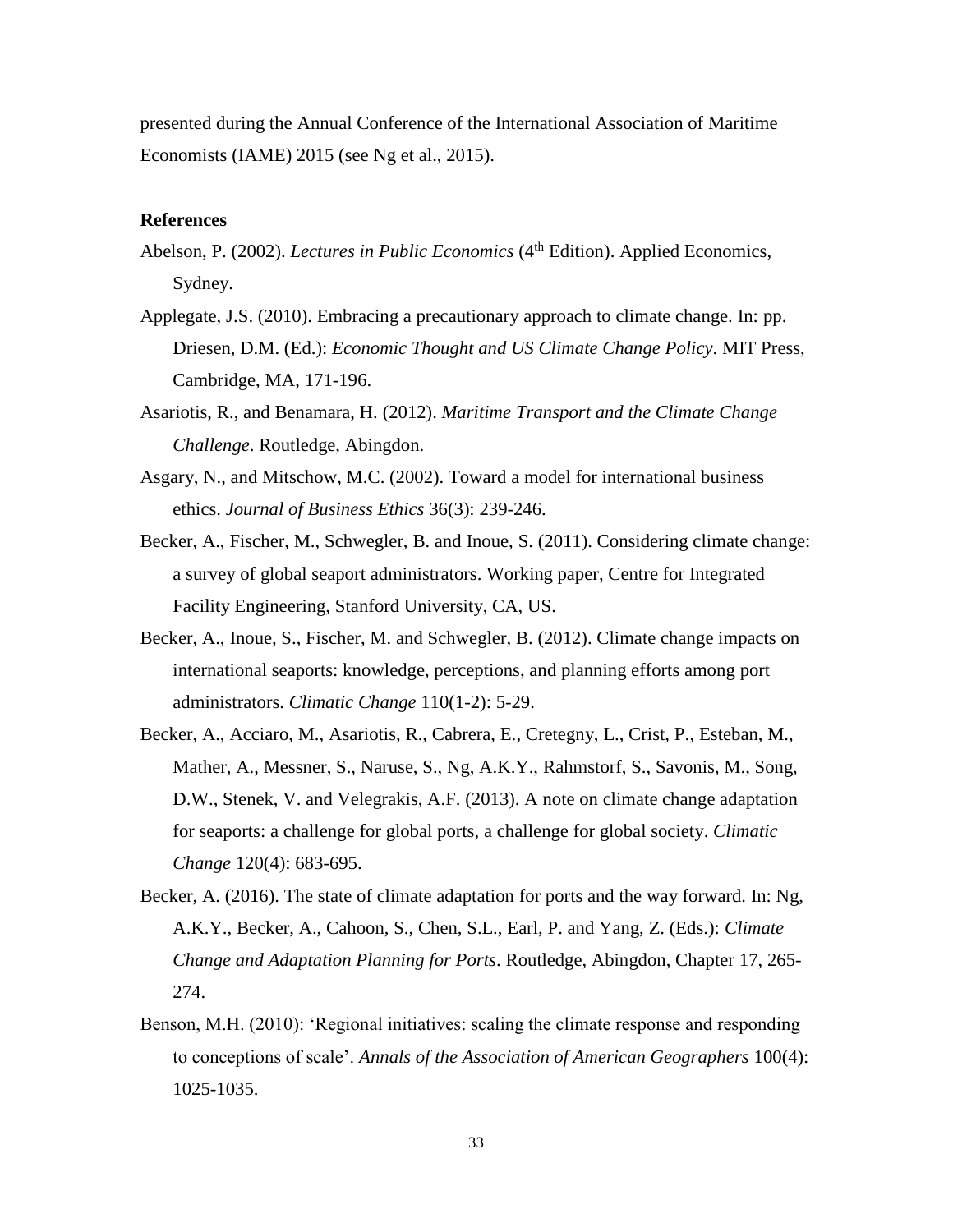- Bierling, D., and Lorented, P. (2008). Ports and climate change: perceptions and planning practice. In: *2008 Texas Ports and Waterways Conference.* Texas Transportation Institute, Galveston, TX.
- Bøhren, Ø. (1998). The agent's ethics in the principal-agent model. *Journal of Business Ethics* 17(7): 745-755.
- California State Lands Commission (CSCL) (2009). *A Report on Sea Level Rise Preparedness*. California State Lands Commission, CA.
- Cambra-Fierro, J., Hart, S. and Polo-Redondo, Y. (2008). Environmental respect: ethics or simply business? A study in the small and medium enterprise (SME) context. Journal of Business Ethics,82(3), 645-656.
- Chiappori, P.A., Levitt, S. and Groseclose, T. (2002). Testing mixed-strategy equilibria when players are heterogeneous: the case of penalty kicks in soccer. *American Economic Review* 92(4): 1138-1151.
- Cosans, C. (2009). Does Milton Friedman support a vigorous business ethics? *Journal of Business Ethics* 87(3): 391-399.
- EQECAT Inc. (2012) Post-landfall loss estimates-Hurricane Sandy-Nov. 1, 2012 (Insured Losses: \$10-20 Billion; Total Economic Damage: \$30–50 Billion).
- Galbreath, J. (2011). To what extent is business responding to climate change? Evidence from a global wine producer. *Journal of Business Ethics* 104: 421-432.
- Geels, F.W. (2012). A socio-technical analysis of low-carbon transitions: introducing the multi-level perspective into transport studies. *Journal of Transport Geography* 24: 471-482.
- Gutmann, A. and Thompson, D. (2012). *The Spirit of Compromise: Why Governing Demands It and Campaigning Against It*. Princeton University Press, Princeton, NJ.
- Haigh, M. and Hazelton, J. (2004). Financial markets: a tool for social responsibility? *Journal of Business Ethics* 52(1): 59-71.
- Hall, P.V. and Jacobs, W. (2012). Why are maritime ports (still) urban, and why should policy-makers care? *Maritime Policy & Management* 39(2): 189-206.
- Hanson, S. and Nicholls, R.J. (2012). Extreme flood events and port cities through the twenty-first century. *Maritime Transport and the Climate Change Challenge*, 243.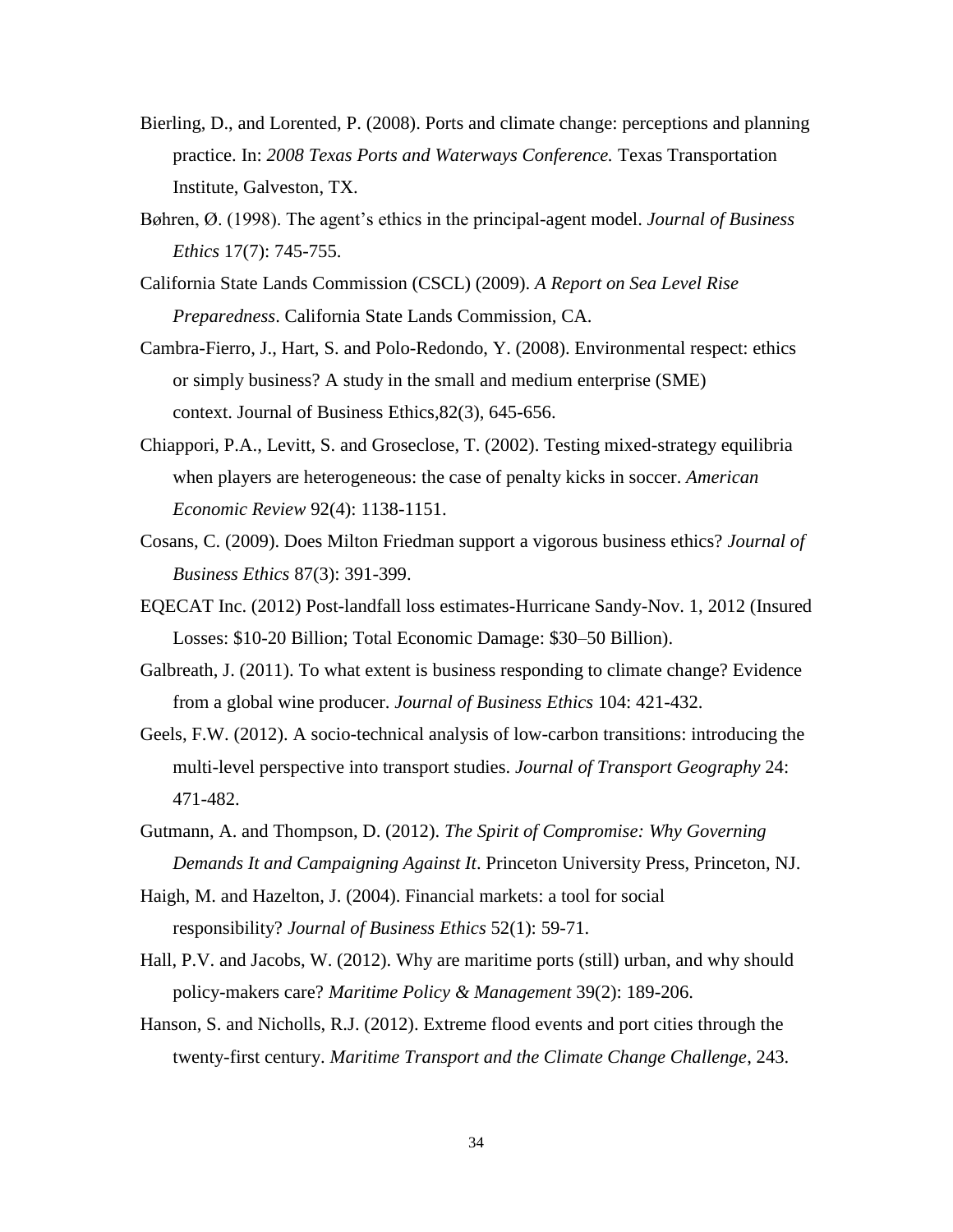- Intergovernmental Panel on Climate Change (IPCC) (2012). *Managing the Risks of Extreme Events and Disasters to Advance Climate Change Adaptation: Special Report of the Intergovernmental Panel on Climate Change*. Cambridge University Press, Cambridge.
- Jiang, C., Wan, Y. and Zhang, A. (2015). Internalization of port congestion: strategic effect behind shipping line delays and implications for terminal charges and investment. Unpublished working paper.
- Jones, M.T. (1999). The institutional determinants of social responsibility. *Journal of Business Ethics* 20(2): 163-179.
- Keohane, R.O. and Victor, D.G. (2010): 'The regime complex for climate change'. Discussion paper for the Harvard Project on International Climate Agreements, Camrbidge, MA, January 2010 (no. 2010-33).
- Knatz, G. (2016). Foreword. In: Ng, A.K.Y., Becker, A., Cahoon, S., Chen, S.L., Earl, P. and Yang, Z. (Eds.): *Climate Change and Adaptation Planning for Ports*. Routledge, Abingdon, pp. xxvii-xxviii.
- Koetse, M. J., and Rietveld, P. (2009). The impact of climate change and weather on transport: an overview of empirical findings. *Transportation Research Part D: Transport and the Environment* 14(3): 205-221.
- Martin, J. and Thomas, B.J. (2001). The container terminal community. *Maritime Policy & Management* 28(3): 279-292.
- Mathews, M.R. (1995). Social and environmental accounting: a practical demonstration of ethical concern? *Journal of Business Ethics* 14(8): 663-671.
- Messner, S., Moran, L., Reub, G. and Campbell, J. (2013). Climate change and sea level rise impacts at ports and a consistent methodology to evaluate vulnerability and risk. *WIT Transactions on Ecology and the Environment* 169: 141-153.
- Messner. S., Becker. A., and Ng, A.K.Y. (2016). Port adaptation for climate change: the roles of stakeholders and the planning process. In: Ng, A.K.Y., Becker, A., Cahoon, S., Chen, S.L., Earl, P. and Yang, Z. (Eds.): *Climate Change and Adaptation Planning for Ports*. Routledge, Abingdon, pp. 9-23.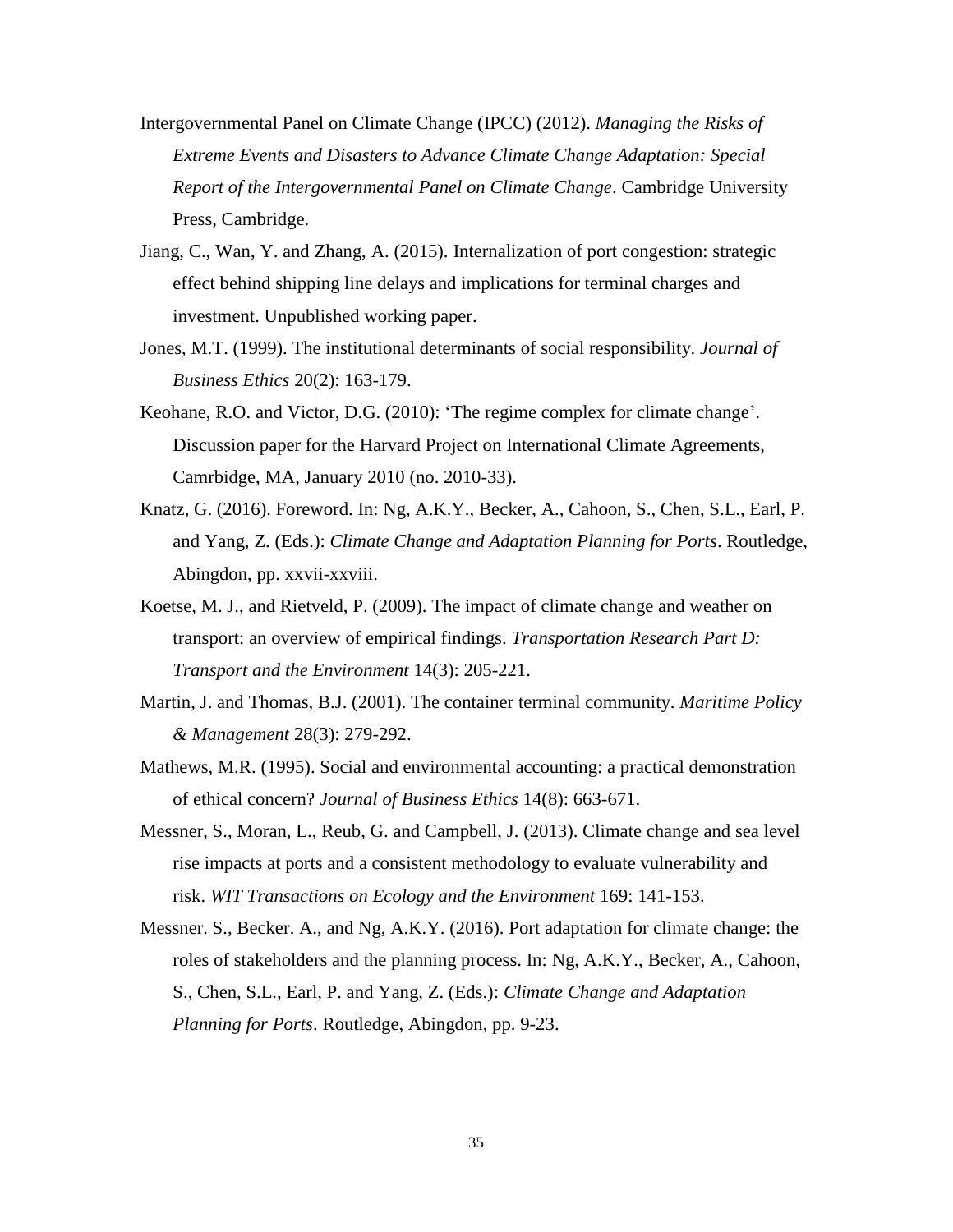- Moser, S.C. and Boykoff, M.T. (2013). Climate change and adaptation success. In: Moser, S.C. and Boykoff, M.T. (Eds.). *Successful Adaptation to Climate Change: Linking Science and Policy in a Rapidly Changing World*. Routledge, Abingdon, pp. 1-33.
- Ng, A.K.Y., Becker, A., Cahoon, S., Chen, S.L., Earl, P. and Yang, Z. (Eds.) (2016a). *Climate Change and Adaptation Planning for Ports. Routledge*, Abingdon.
- Ng, A.K.Y., Becker, A., Cahoon, S., Chen, S.L., Earl, P. and Yang, Z. (2016b). Time to act: the criticality of ports in adapting to the impacts posed by climate change. In: idem (Eds.): *Climate Change and Adaptation Planning for Ports. Routledge*, Abingdon, pp. 1-8.
- Ng, A. K.Y, Chen, S. L., Cahoon, S., Brooks, B., and Yang, Z. (2013). Climate change and the adaptation strategies of ports: The Australian experiences. *Research in Transportation Business & Management*, *8(4)*, 186-194.
- Ng, K.Y.A. and Pallis, A.A. (2010). Port governance reforms in diversified institutional frameworks: Generic solutions, implementation asymmetries. *Environment and Planning A* 42(9): 2147-2167.
- Ng, A.K.Y. and Liu, J. (2014). *Port-Focal Logistics and Global Supply Chains*. Palgrave Macmillan, Basingstoke.
- Ng, A.K.Y., Wang, T., Yang, Z. and Li, K.X. (2015). A study of Canadian ports in adapting to the risks and uncertainties posed by climate change. Proceedings of the Annual Conference of the International Association of Maritime Economists (IAME) 2015, Kuala Lumpur, Malaysia, 24-26 August.
- National Research Council (NRC) (2010). *Adapting to the Impacts of Climate Change*. Washington DC: National Academies Press.
- Patterson, Z., Ewing, G. O., and Haider, M. (2008). The potential for premiumintermodal services to reduce freight CO 2 emissions in the Quebec City–Windsor Corridor. *Transportation Research Part D: Transport and Environment*, *13*(1), 1-9.
- Pielke, R.A. (2007). Future economic damage from tropical cyclones: sensitivities to societal and climate changes. *Philosophical Transactions of the Royal Society A: Mathematical, Physical and Engineering Sciences 365*(1860): 2717-2729.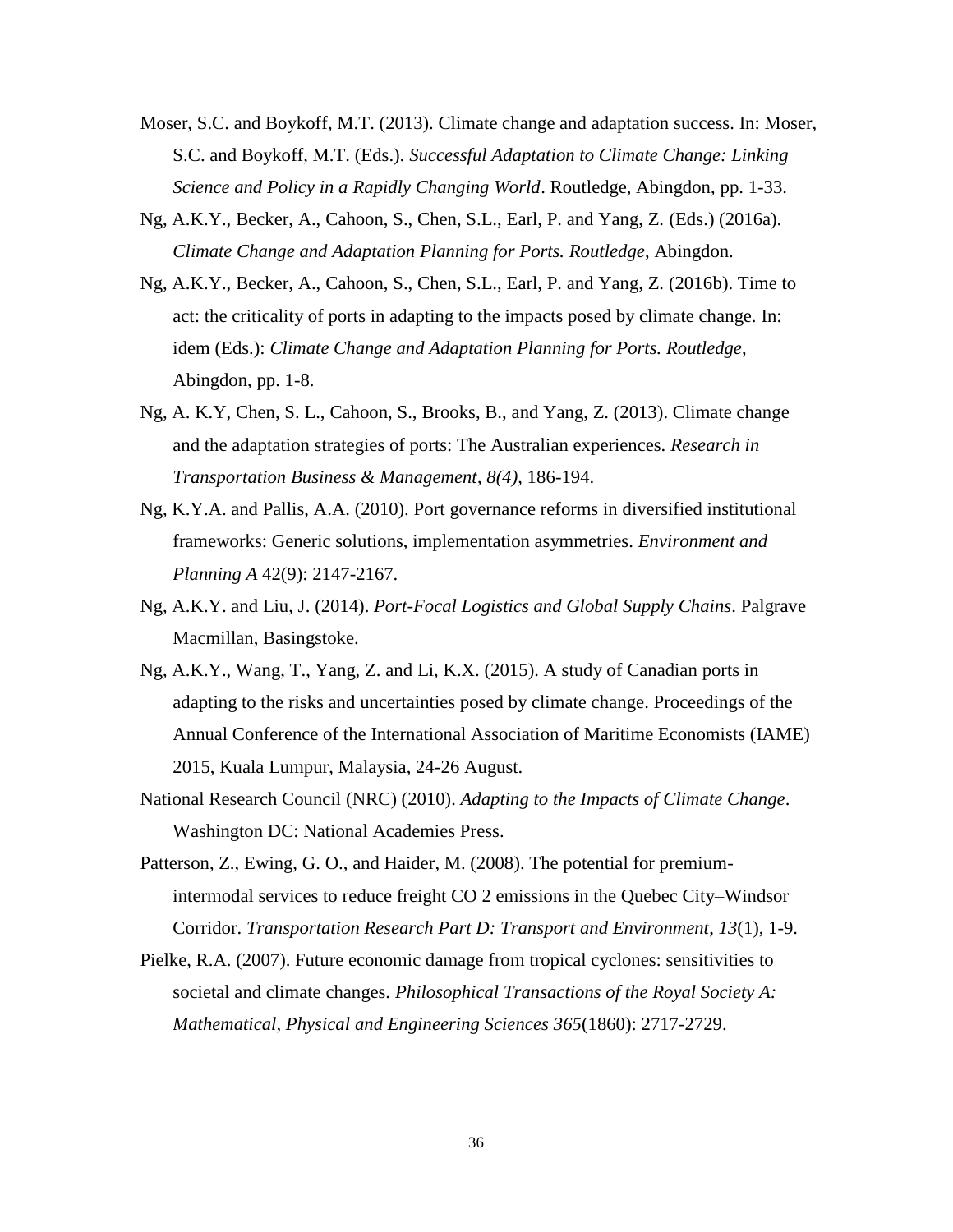- Rahimi, M., Asef-Vaziri, A., and Harrison, R. (2008). An inland port location-allocation model for a regional intermodal goods movement system. *Maritime Economics & Logistics*, *10*(4), 362-379.
- Roso, V. (2007). Evaluation of the dry port concept from an environmental perspective: A note. *Transportation Research Part D: Transport and Environment*, *12*(7), 523- 527.
- Roso, V. (2008). Factors influencing implementation of a dry port. *International Journal of Physical Distribution & Logistics Management*, *38*(10), 782-798.
- Roso, V., and Lumsden, K. (2010). A review of dry ports. *Maritime Economics & Logistics*, *12*(2), 196-213.
- Santos, F.M. (2012). A positive theory of social entrepreneurship. *Journal of Business Ethics* 111(3): 335-351.
- Schwanen, T., Banister, D., and Anable, J. (2012). Rethinking habits and their role in behaviour change: the case of low-carbon mobility. *Journal of Transport Geography*, *24*, 522-532.
- Shum, P.K. and Yam, S.L. (2011). Ethics and law: Guiding the invisible hand to correct corporate social responsibility externalities. *Journal of Business Ethics* 98(4): 549- 571.
- UNCTAD. United Nations Conference on Trade and Development (1991). Handbook on the management and operation of dry ports, Geneva.
- USCCSP. United States Climate Change Science Program (2008). Impacts of climate change and variability on transportation systems and infrastructure: Gulf Coast Study, Phase I. Transportation Do. Retrieved April 30, 2015, from <http://www.climatescience.gov/Library/sap/sap4-7/final-report/>
- Wang, C., and Wei, J. Y. (2008). Research on the Dry Port Location of Tianjin Port Based on Analytic Network Process. In *Business and Information Management, 2008. ISBIM'08. International Seminar on* (Vol. 1, 75-78). IEEE.
- Wang, T. (2015). *Adapting to the Risks and Uncertainties Posed by Climate Change on Ports*. Master thesis, Department of Supply Chain Management, Asper School of Business, University of Manitoba, Winnipeg, MB, Canada.